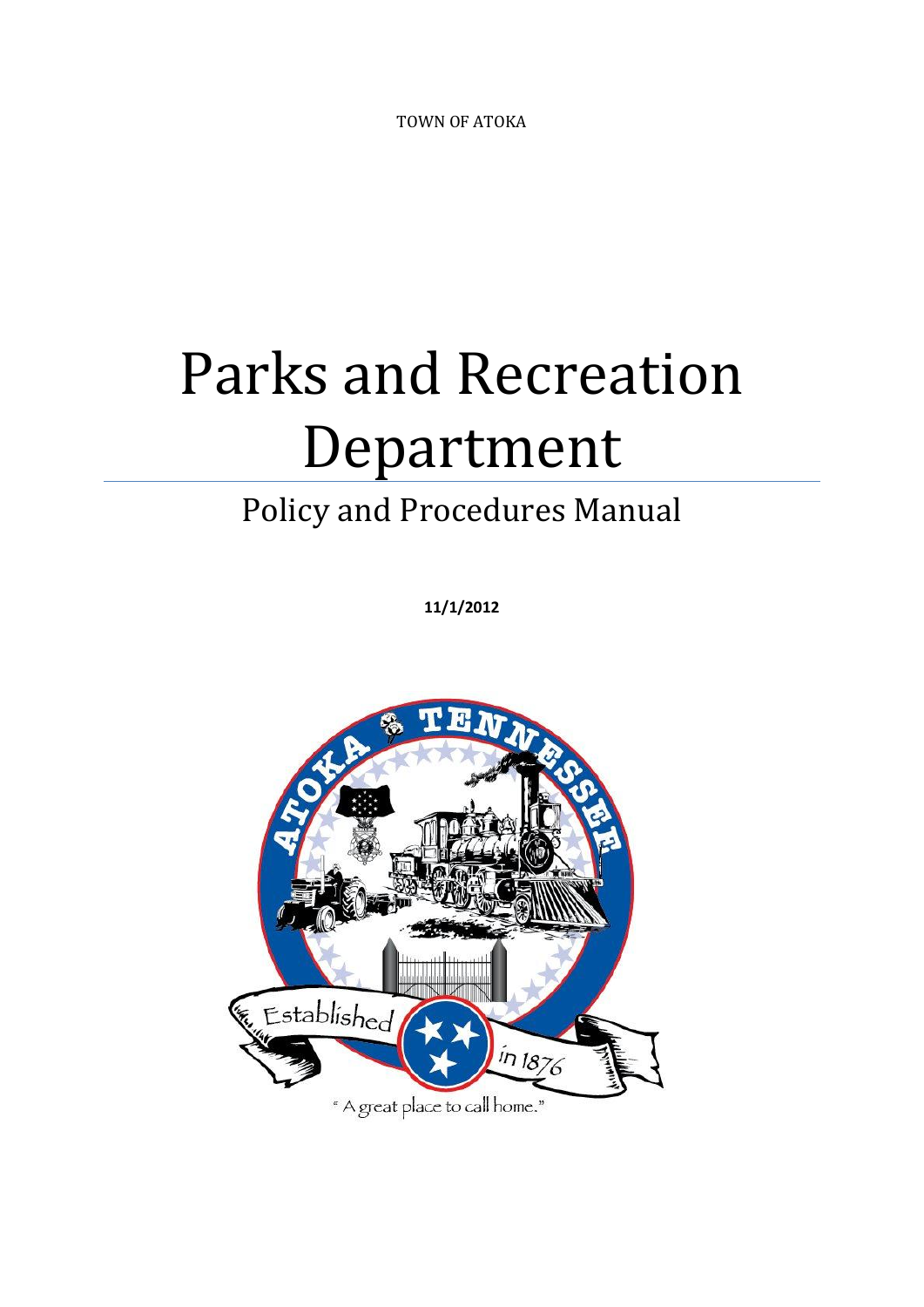# **A. YOUTH ATHLETIC ASSOCIATIONS 3**

|    | 1.                                              | Not-for-Profit Organization                                 | 3  |  |  |  |  |  |  |  |
|----|-------------------------------------------------|-------------------------------------------------------------|----|--|--|--|--|--|--|--|
|    | 2.                                              | <b>Insurance Coverage</b>                                   | 3  |  |  |  |  |  |  |  |
|    |                                                 | 3. Bylaws and Election of Officers                          | 4  |  |  |  |  |  |  |  |
|    |                                                 | 4. Association Annual Meeting                               | 4  |  |  |  |  |  |  |  |
|    |                                                 | 5. Financial Reports                                        | 4  |  |  |  |  |  |  |  |
|    |                                                 | 6. Bonding of Youth Athletic Associations Officers          | 5  |  |  |  |  |  |  |  |
|    |                                                 | 7. Board Meetings                                           | 5  |  |  |  |  |  |  |  |
|    |                                                 | 8. Turf and Grounds Assessments                             | 6  |  |  |  |  |  |  |  |
|    |                                                 | 9. Participation Requirement                                | 6  |  |  |  |  |  |  |  |
|    |                                                 | 10. Facility Use Agreement/Permits                          | 6  |  |  |  |  |  |  |  |
|    | 11. Permits                                     |                                                             | 6  |  |  |  |  |  |  |  |
|    |                                                 | 12. Cancellations                                           | 7  |  |  |  |  |  |  |  |
| В. |                                                 | <b>FACILITY USE AND OPERATIONS</b>                          | 7  |  |  |  |  |  |  |  |
|    |                                                 | 1. Parks and Recreation Department Role                     | 7  |  |  |  |  |  |  |  |
|    |                                                 | 2. Sport of Season Guidelines                               | 7  |  |  |  |  |  |  |  |
|    | 3.                                              | New Sport or League                                         | 8  |  |  |  |  |  |  |  |
|    | 4. Registration                                 |                                                             | 8  |  |  |  |  |  |  |  |
|    |                                                 | 5. Field Scheduling                                         | 8  |  |  |  |  |  |  |  |
|    |                                                 | 6. Practice and Game Schedules                              | 9  |  |  |  |  |  |  |  |
|    |                                                 | 7. Tournaments                                              | 9  |  |  |  |  |  |  |  |
|    |                                                 | 8. Camps and Clinics                                        | 9  |  |  |  |  |  |  |  |
|    |                                                 | 9. Background Checks                                        | 10 |  |  |  |  |  |  |  |
|    | 10. Conduct                                     |                                                             | 10 |  |  |  |  |  |  |  |
|    |                                                 | 11. Youth Athletic Associations Operations Responsibilities | 10 |  |  |  |  |  |  |  |
|    |                                                 | 12. Advertising and Signage                                 | 11 |  |  |  |  |  |  |  |
|    |                                                 | 13. Sponsorship Sign Guidelines                             | 11 |  |  |  |  |  |  |  |
|    | 14. Security                                    |                                                             | 11 |  |  |  |  |  |  |  |
|    | 15. Keys                                        |                                                             | 11 |  |  |  |  |  |  |  |
|    |                                                 | 16. Operation of Motorized Vehicles                         | 11 |  |  |  |  |  |  |  |
|    | C. FEES AND CHARGES                             |                                                             |    |  |  |  |  |  |  |  |
|    | 1.                                              | <b>Program Registration Fees</b>                            | 12 |  |  |  |  |  |  |  |
|    | 2.                                              | Refund Policy                                               | 12 |  |  |  |  |  |  |  |
|    | 3.                                              | <b>Fund-Raising</b>                                         | 12 |  |  |  |  |  |  |  |
|    |                                                 | 4. Park Admission Fee                                       | 12 |  |  |  |  |  |  |  |
|    |                                                 | 5. Commercial Activity - Vendors                            | 13 |  |  |  |  |  |  |  |
|    | D. MAINTENANCE AND RESPONSIBILITIES GUIDELILNES |                                                             |    |  |  |  |  |  |  |  |
|    |                                                 | 1. Facility Maintenance/Operations Standards                | 13 |  |  |  |  |  |  |  |

1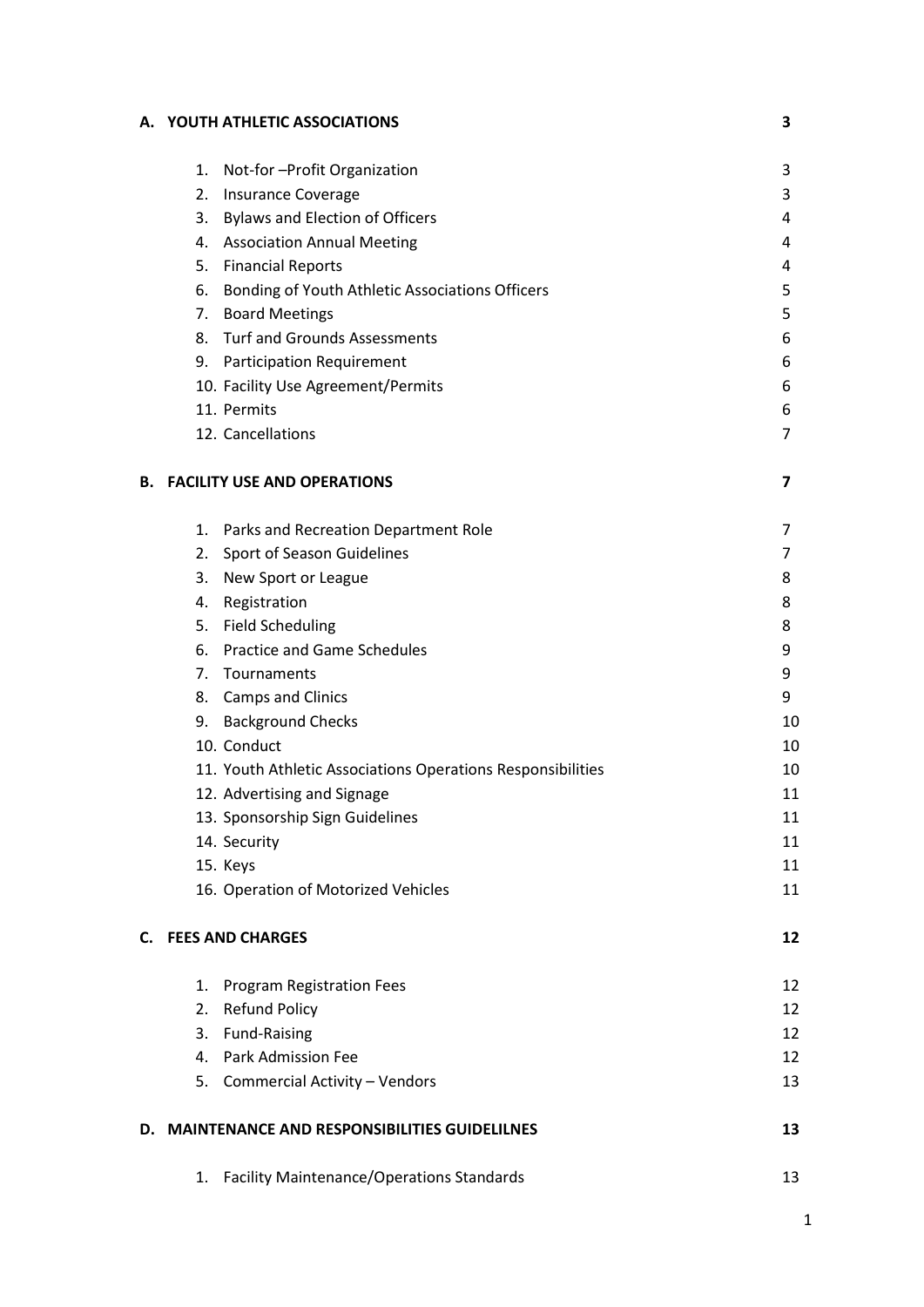| 2.      | YAA Operations and Maintenance Responsibilities                   | 13                                                                                                                                                                                                                                                                                                                                                                                                                                                                                                                                                                                                                                                                                             |
|---------|-------------------------------------------------------------------|------------------------------------------------------------------------------------------------------------------------------------------------------------------------------------------------------------------------------------------------------------------------------------------------------------------------------------------------------------------------------------------------------------------------------------------------------------------------------------------------------------------------------------------------------------------------------------------------------------------------------------------------------------------------------------------------|
| 3.      | Incident Report                                                   | 13                                                                                                                                                                                                                                                                                                                                                                                                                                                                                                                                                                                                                                                                                             |
|         |                                                                   | 14                                                                                                                                                                                                                                                                                                                                                                                                                                                                                                                                                                                                                                                                                             |
| 5.      |                                                                   | 14                                                                                                                                                                                                                                                                                                                                                                                                                                                                                                                                                                                                                                                                                             |
|         |                                                                   | 14                                                                                                                                                                                                                                                                                                                                                                                                                                                                                                                                                                                                                                                                                             |
|         |                                                                   | 14                                                                                                                                                                                                                                                                                                                                                                                                                                                                                                                                                                                                                                                                                             |
|         |                                                                   | 14                                                                                                                                                                                                                                                                                                                                                                                                                                                                                                                                                                                                                                                                                             |
|         |                                                                   | 15                                                                                                                                                                                                                                                                                                                                                                                                                                                                                                                                                                                                                                                                                             |
| 1.      | Incidents Involving Vandalism and Accident/Injury                 | 15                                                                                                                                                                                                                                                                                                                                                                                                                                                                                                                                                                                                                                                                                             |
|         | Safety and Loss Prevention                                        | 15                                                                                                                                                                                                                                                                                                                                                                                                                                                                                                                                                                                                                                                                                             |
| 3.      |                                                                   | 15                                                                                                                                                                                                                                                                                                                                                                                                                                                                                                                                                                                                                                                                                             |
|         |                                                                   | 15                                                                                                                                                                                                                                                                                                                                                                                                                                                                                                                                                                                                                                                                                             |
|         |                                                                   | 16                                                                                                                                                                                                                                                                                                                                                                                                                                                                                                                                                                                                                                                                                             |
| 1.      | Littering                                                         | 16                                                                                                                                                                                                                                                                                                                                                                                                                                                                                                                                                                                                                                                                                             |
|         |                                                                   | 16                                                                                                                                                                                                                                                                                                                                                                                                                                                                                                                                                                                                                                                                                             |
| 3.      | Laser Lights Prohibited                                           | 16                                                                                                                                                                                                                                                                                                                                                                                                                                                                                                                                                                                                                                                                                             |
| 4.      |                                                                   | 16                                                                                                                                                                                                                                                                                                                                                                                                                                                                                                                                                                                                                                                                                             |
| 5.      | Noise Making Devices Prohibited                                   | 17                                                                                                                                                                                                                                                                                                                                                                                                                                                                                                                                                                                                                                                                                             |
| 6.      | <b>Personal Conduct</b>                                           | 17                                                                                                                                                                                                                                                                                                                                                                                                                                                                                                                                                                                                                                                                                             |
| 7.      | <b>Fires Restricted</b>                                           | 17                                                                                                                                                                                                                                                                                                                                                                                                                                                                                                                                                                                                                                                                                             |
| 8.      | Damaging or removal of any Park Property or Vegetation Prohibited | 17                                                                                                                                                                                                                                                                                                                                                                                                                                                                                                                                                                                                                                                                                             |
| 9.      | Possession, use or consumption of Alcoholic Beverages             | 17                                                                                                                                                                                                                                                                                                                                                                                                                                                                                                                                                                                                                                                                                             |
|         |                                                                   | 17                                                                                                                                                                                                                                                                                                                                                                                                                                                                                                                                                                                                                                                                                             |
|         |                                                                   | 17                                                                                                                                                                                                                                                                                                                                                                                                                                                                                                                                                                                                                                                                                             |
|         |                                                                   | 18                                                                                                                                                                                                                                                                                                                                                                                                                                                                                                                                                                                                                                                                                             |
|         |                                                                   | 18                                                                                                                                                                                                                                                                                                                                                                                                                                                                                                                                                                                                                                                                                             |
|         |                                                                   | 18                                                                                                                                                                                                                                                                                                                                                                                                                                                                                                                                                                                                                                                                                             |
|         |                                                                   | 18                                                                                                                                                                                                                                                                                                                                                                                                                                                                                                                                                                                                                                                                                             |
|         |                                                                   | 18                                                                                                                                                                                                                                                                                                                                                                                                                                                                                                                                                                                                                                                                                             |
|         |                                                                   | 19                                                                                                                                                                                                                                                                                                                                                                                                                                                                                                                                                                                                                                                                                             |
|         |                                                                   | 19                                                                                                                                                                                                                                                                                                                                                                                                                                                                                                                                                                                                                                                                                             |
|         |                                                                   | 19                                                                                                                                                                                                                                                                                                                                                                                                                                                                                                                                                                                                                                                                                             |
| $1_{-}$ | <b>Weather Procedures</b>                                         | 19                                                                                                                                                                                                                                                                                                                                                                                                                                                                                                                                                                                                                                                                                             |
| 2.      | <b>Warning Sirens</b>                                             | 19                                                                                                                                                                                                                                                                                                                                                                                                                                                                                                                                                                                                                                                                                             |
| 3.      | <b>Hot Weather Recommendations</b>                                | 20                                                                                                                                                                                                                                                                                                                                                                                                                                                                                                                                                                                                                                                                                             |
| 4.      | <b>Cold Weather Recommendations</b>                               | 22                                                                                                                                                                                                                                                                                                                                                                                                                                                                                                                                                                                                                                                                                             |
| 5.      | Tipton County Board of Education Facilities and Activities        | 23                                                                                                                                                                                                                                                                                                                                                                                                                                                                                                                                                                                                                                                                                             |
|         |                                                                   | 4. Scoreboard and Bulbs<br>Emergency/Safety/Work Request Procedures<br>6. Field Closure<br><b>PARK IMPROVEMENTS AND ADDITIONS</b><br>1. Build and Design Procedures<br><b>SAFETY AND SECURITY</b><br>2.<br><b>Adherence to County Park Rules</b><br>4. Emergency Services Procedure<br><b>G. PARK PROHIBITIONS</b><br>2. Weapons Prohibited<br>Throwing Objects Prohibited<br>10. Tobacco Use<br>11. Vehicles Restricted<br>12. Parking<br>13. Commercial Activity Restricted<br>14. Temporary Amusement Activities<br>15. Hours Open to Public Restricted<br>16. Animals Restricted<br>17. Pyrotechnics Restricted<br>18. Recreation Facility Restrictions<br>H. INCLEMENT WEATHER CONDITIONS |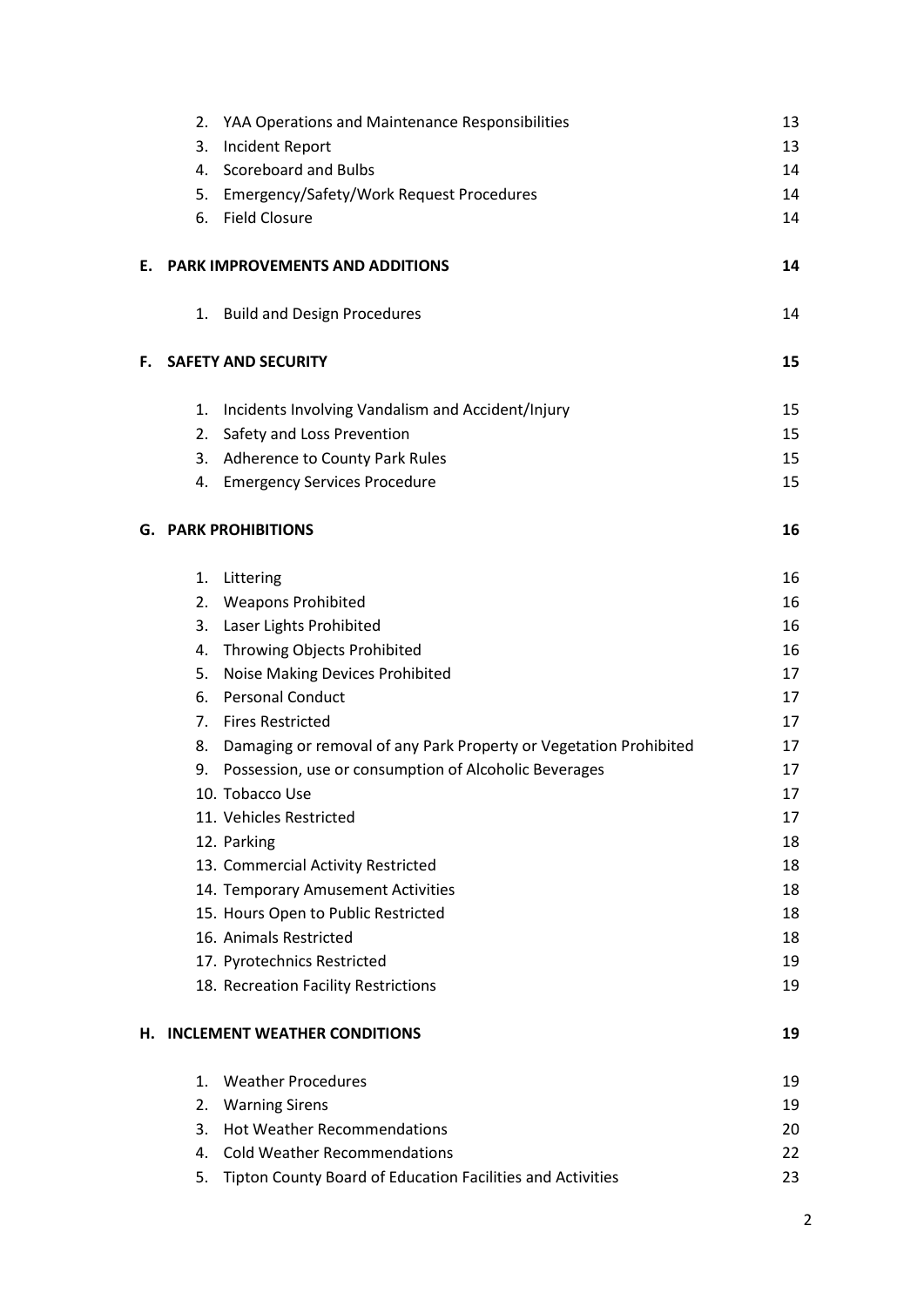#### **A. YOUTH ATHLETIC ASSOCIATIONS**

The Town of Atoka is fortunate to have volunteers who execute youth recreational sports programs on behalf of the Town and its Parks and Recreation department. In this unique partnership, the Town provides staff, budget, and resources to construct and maintain quality sports fields, facilities, and parks. Youth Athletic Associations (henceforth referred to as YAA), shall have a board of directors to organize, plan, and administer outstanding youth sports programs. Together, this partnership ensures that wholesome, healthy, and enjoyable recreation activities are available to the citizens of Atoka.

This document will serve as an agreement between the YAA's and the Town of Atoka, and establishes certain requirements the organization must fulfill to conduct its program in a Town owned park or facility (hereinafter "Park"). These requirements are necessary to assure public confidence in the management and structure of these organizations while ensuring the safety, health, and protection of the participating members. YAA's agree to abide by the Town of Atoka Parks and Recreation Department Policy and Procedures Manual. This manual expands on the listed requirements to describe the Town's policies and procedures, as well as outlining the responsibilities of both the Parks and recreation Department (hereinafter "Department") and the organization. This handbook outlines the basic structure of the YAA's to ensure all programs are operated consistently with Department and national recreation program standards. Violation of any requirement may constitute cause for revocation of the use of Parks.

Recognizing that the Town provides valuable assets that are funded by tax payers and that these assets are utilized by YAA's, YAA's and their competitive/travel programs are required to provide their services in concert with established Town policies, ordinances, and good business practices. In addition, situations may arise requiring the Town to be involved in issues related to YAA operations. In these instances, the YAA's are required to cooperate with the Parks and Recreation Department and the Parks and Recreation Advisory Board (hereinafter "PRAB") to resolve issues in cases not specifically covered by this manual. All grievances, protests, and ethical issues shall follow the TAA's due process procedures. In the event that the YAA's due process does not resolve the issue, a formal request for consideration shall be forwarded to the Director of the Parks and Recreation Department. The Parks and Recreation Director shall investigate the issue and forward the matter to the PRAB for resolution. All decisions by the PRAB regarding appeals are final. Decisions regarding the appeals will be submitted to individuals involved within five (5) business days.

#### 1. **Not-for-Profit Organization**

Each YAA will incorporate and register with the Secretary of State's Office as a not-for-profit organization. Proof of not-for-profit status must be submitted annually to the Parks and Recreation Director.

#### 2. **Insurance Coverage**

All YAA's must provide The Town of Atoka a comprehensive general liability insurance coverage package in the amount of \$1,000,000 per occurrence for bodily injury, personal injury, and property damage. The Certificate of Insurance must list the Town of Atoka Board of Mayor and Aldermen,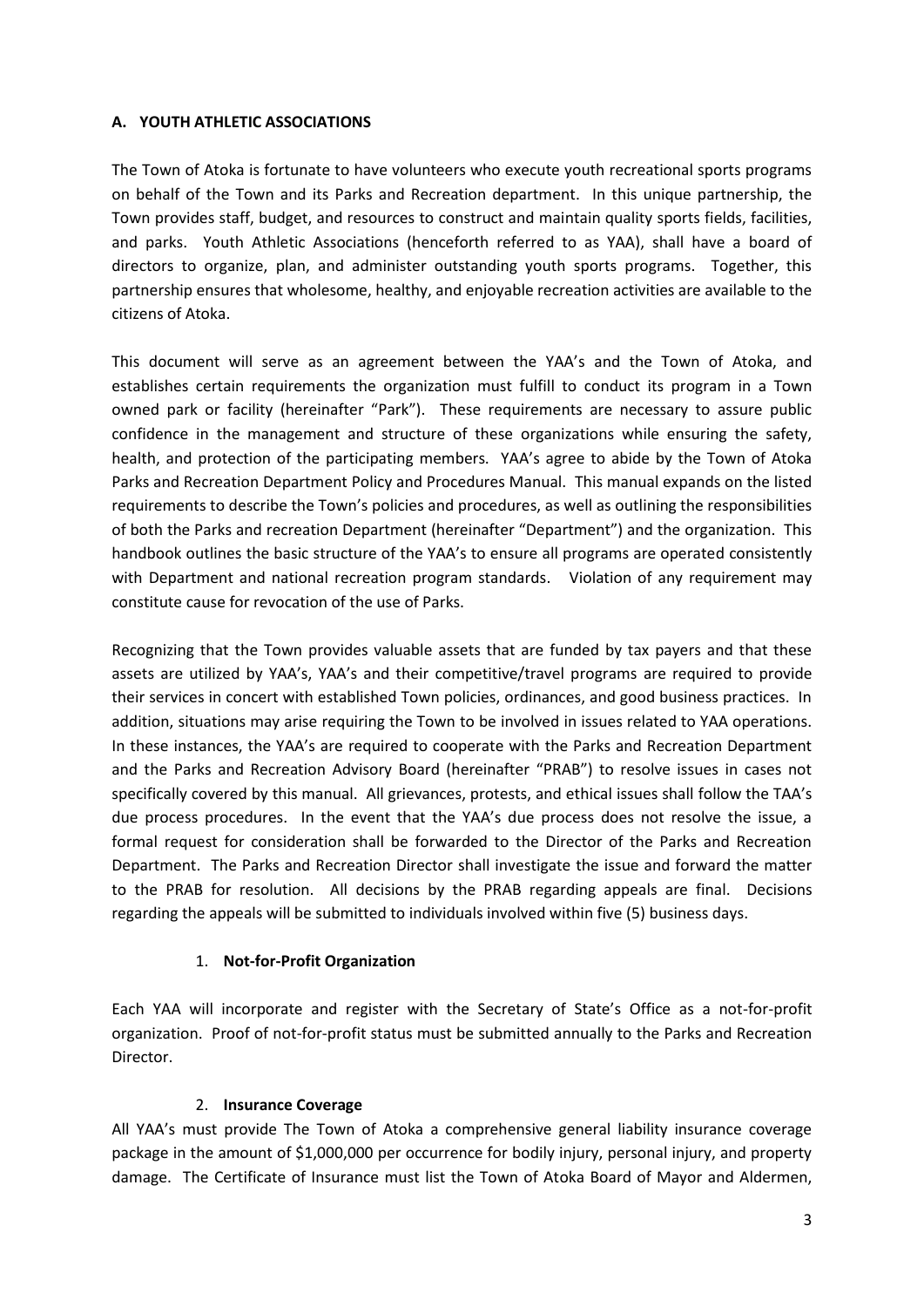PRAB, and Town Staff as additional insured. Also required is insurance covering the personal property of the organization including equipment and contents. The Town's insurance covers only the Town's buildings, fields, equipment and property. It is the responsibility of the YAA to insure any contents stored in its concession stands, shed, and storage building on the Town's property.

# 3. **Bylaws and Election of Officers**

The Board of Directors shall be the governing body of each YAA, consistent with the Charter and Bylaws of the YAA, to conduct the affairs of the YAA. Any organization that has a separate Board of Directors will be required to sign and adhere to the terms and conditions of this manual. The YAA's should review and approve their bylaws a minimum of every two (2) years for updates and/or changes. A copy of the Bylaws must be submitted to the Town of Atoka Parks and Recreation Director each year prior to the start of practices and/or competition; and/or after any amendments or changes have been made. Open election for the Board of Directors is mandatory.

Board members of the YAA's are volunteers and shall receive no compensation or favouritism for their participation on the Board. Board members must pay registrations fees for their child the same as any other member of the YAA. Board members are prohibited from doing business at a profit or for more than others may provide the service with the YAA's to avoid any appearance of a conflict of interest. Services performed at cost, a reduced cost, or free may be accepted with YAA Board approval and the Parks and Recreation Department approval.

# **4. Association Annual Meeting**

All YAA's must hold at least one (1) annual membership meeting each year at a time and place named by the President of the YAA. The agenda for this meeting shall be business as deemed necessary by the YAA. Among the items discussed at this meeting shall be the general conditions of the program, summary of the financial state of the program to include an annual statement/budget as well as the current status and goals for the future of the program. Efforts must be made for all YAA members to be notified thirty (30) days prior to the annual meeting and records maintained of this notification. The Town of Atoka Parks and Recreation Department must be notified of this annual meeting at least thirty (30) days in advance. It is recommended that YAA's annual meeting date be posted on the YAA's web site, at Park facilities and other places that are highly visible to the public.

# **5. Financial Reports**

The YAA's shall assume the financial responsibility for the recreation program it operates. The Town assumes no responsibility for maintaining financial stability of the YAA's. Furthermore, the Town expressly assumes no responsibility for the financial well-being or outstanding debts of the YAA. The Town of Atoka Parks and Recreation Department recommends that each YAA is bonded and that annual internal audits are performed on all checking accounts. A complete copy of a financial report from the previous year (including receipts and disbursements, beginning and ending cash balances, and bank reconciliation) and a proposed budget for the upcoming year must be submitted to the Parks and Recreation Director annually. Furthermore, all YAA's shall afford Town of Atoka officials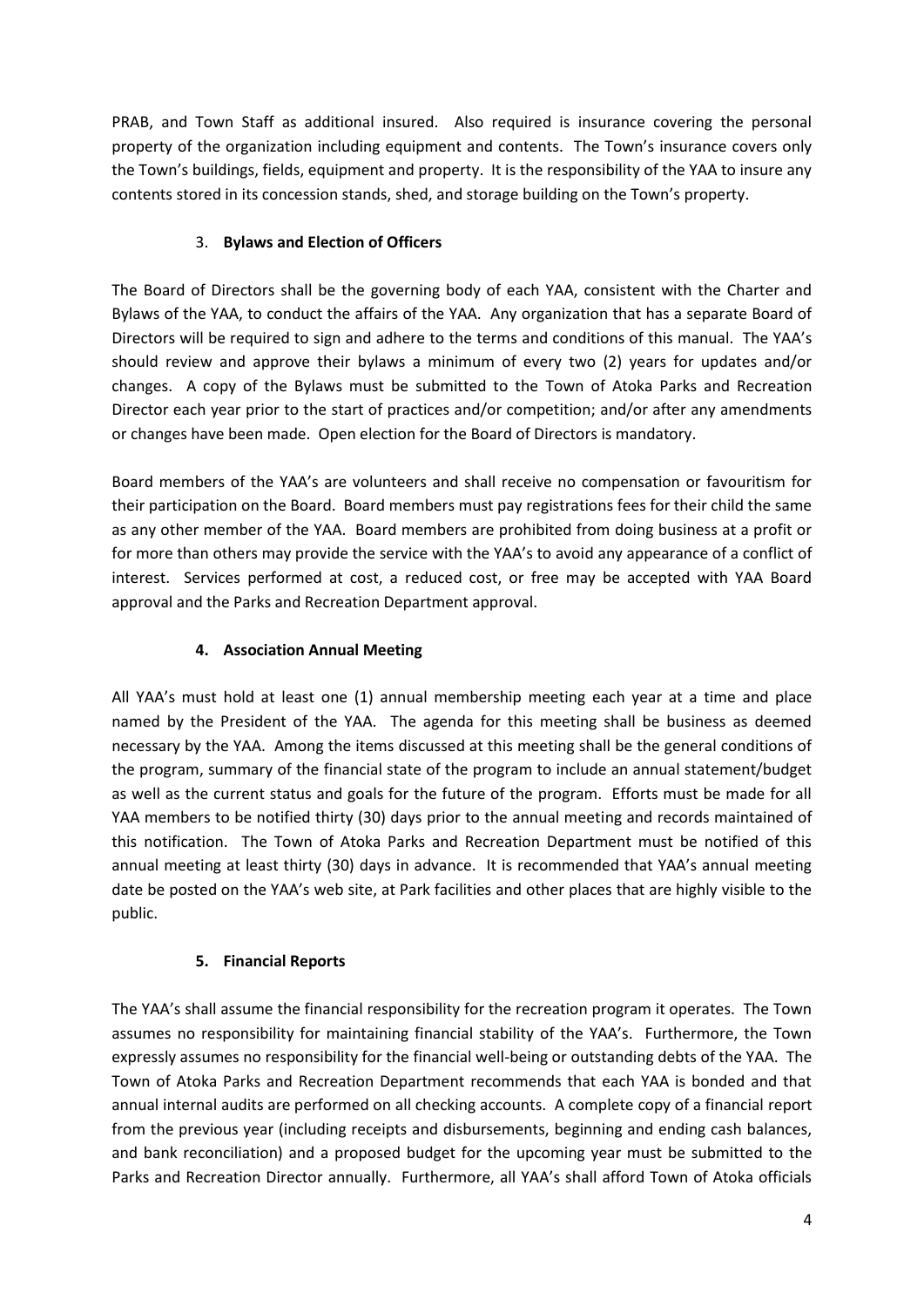access to any and all records as if the Town was a member of the YAA. Failure to provide access to YAA records may result in the revocations of the YAA's use privileges of Parks.

The YAA's shall properly maintain records on receipts and disbursements of all funds. The appropriate invoice or documentation shall support all disbursements. Any expenditure over \$1000 should have approval of the YAA board.

In order to insure that no individual or private entity is profiting from the use of Town property, the Town reserves the right to conduct an internal audit (conducted by Town staff) of the YAA's financial records at any time. Audits can be conducted with no advance notice and the YAA should be prepared to produce the requested information or documentation. Moreover, if warranted by the Town based on results of the internal audit, an independent audit (on the cash basis of accounting) by a Certified Public Accounting firm may be required. The YAA will be responsible for the cost associated with this independent audit.

The use of Town property for the pecuniary gain of any individual or any for-profit entity is strictly prohibited. Payment of excessive salaries or any payments in excess of fair market value for any services or supplies shall constitute pecuniary gain. YAA's should strive to avoid obtaining materials, supplies or services from any persons affiliated with the YAA or formerly affiliated with the YAA to avoid the appearance of impropriety (this would include family members of such affiliated persons).

# **6. Bonding of Youth Athletic Associations Officers**

All check signed by the officers of YAA's should bear two (2) signatures of the appropriate officers of the YAA. YAA's are encouraged to acquire a bond for all officers and/or members of the YAA who collect and receive monies for the YAA.

# **7. Board Meetings**

YAA's must provide the Town of Atoka Parks and Recreation Director a schedule of all meetings of the board. YAA's must contact the Parks and Recreation Director immediately with changes or updates to the meeting schedule.

All YAA's are required to conduct their monthly and annual meeting with an established format and procedure. Example:

- Call to order
- Roll call of members present
- Financial reports
- Officer reports
- Committee reports
- Special orders (Important business previously designated for consideration at this meeting)
- Unfinished business
- New business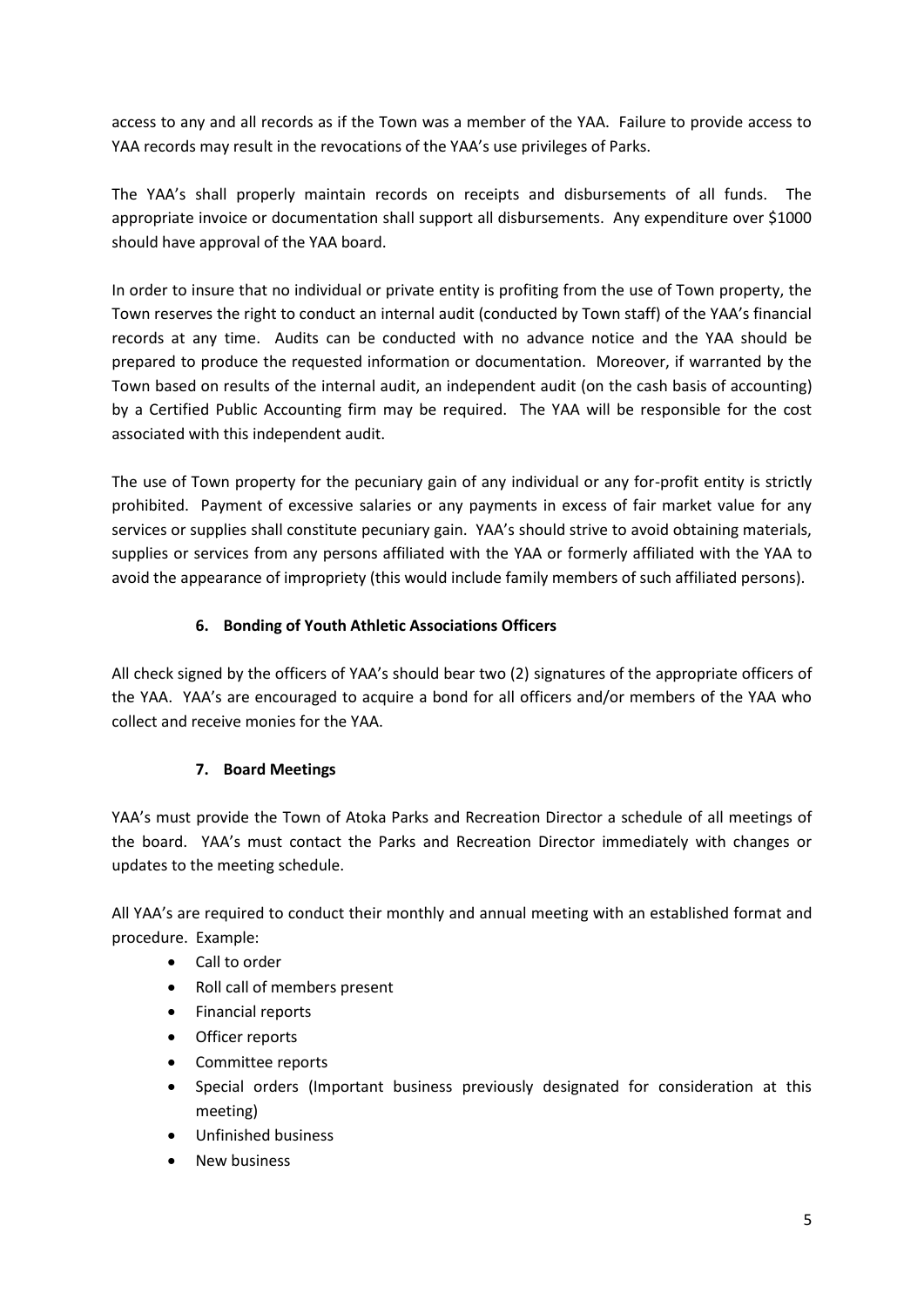- Announcements
- Adjournment

The YAA's should develop a procedure by which the Parks and Recreation Director (or a designated Town staff member) can address the board with comments or concerns and be an integral part of the meeting. The YAA's should develop a procedure by members can address the board with comments or concerns. It is recommended the board require a written request from the member to be included on the meeting agenda. The request should state clearly the issue or concern to allow the board to prepare a response.

# **8. Turf and Grounds Assessments**

The Town of Atoka Parks and Recreation Department and YAA's will assess fields, grounds, and buildings to determine course of action needed to repair problem areas or issues. The Department and FAA's will work together to create a timeline to for repair or renovate affected areas.

# **9. Participation Requirement**

YAA's that utilize Parks, must ensure that no persons be denied participations in any park or programs based on race, color, national origin, religious background, sex, or age, and be in compliance with the Americans with Disabilities Act.

# **10. Facility Use Agreement/Permits**

Each YAA operating in a Park must fill out a Facility Use Agreement form with the Town of Atoka Parks and Recreation Department, a minimum of thirty (30) days prior and a maximum of one (1) year prior to the opening date of each sports season. For tournaments, a written notification should be received by the Parks and Recreation Director two (2) weeks prior to the association bidding on a tournament. Upon approval, a YAA will be issued a facility use permit.

- This permit will be obtained on behalf of the YAA by the President and on behalf of the Department by the Parks and Recreation Director.
- This permit, issued seasonally per sport, specifically identifies facilities to be used by the YAA and the terms and conditions of said use.
- Adherence to all requirements outlined in the Policies and Procedures for YAA's operating on Town park property is a condition of the facility use permit and is considered as terms of use.

 Field use permits are for the sole purpose of sports fields. Passive and open areas are not available for use at any time for organized practice or play. Use of the walking trails for purposes other than running or walking by the YAA is strictly prohibited. YAA's are responsible for ensuring that walking tracks and trails adjacent to sports fields are clear of spectators during YAA activities. YAA's may be liable for any incidents related to unauthorized use.

#### **11. Permits**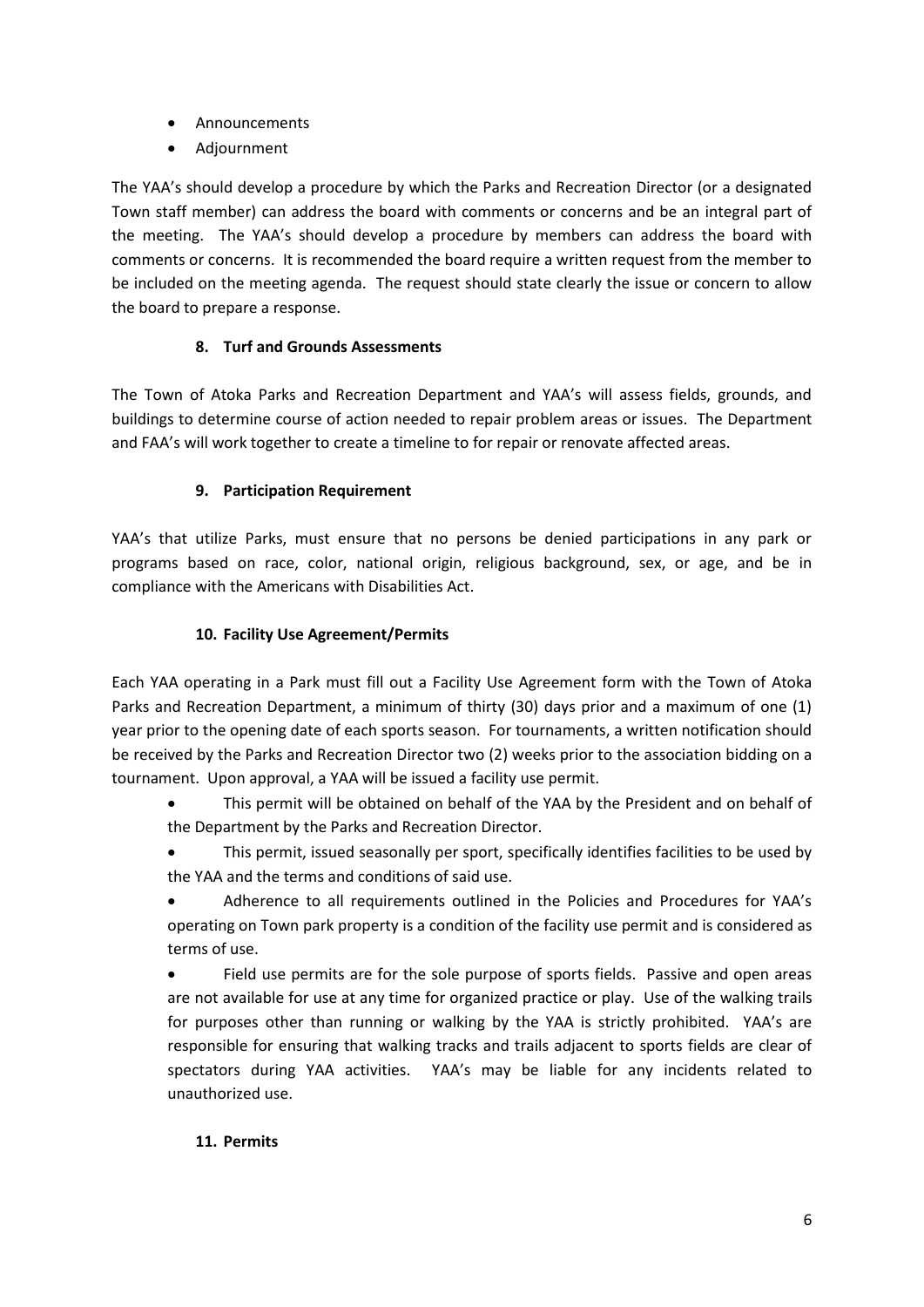Facility use permits are issued solely for the use of the permittee. Use under the permit is not transferable or assignable. Only the Parks and Recreation Department can issue permits to any person or organization seeking to use a Park. No organization at any time may sublet Park facilities to another organization or permit any separate organization to use a Park under the permittee's name. Violation of this policy will require the forfeiture of any money made as a result of the use of the Park and may result in the revocation of Park use privileges of the permittee.

# **12. Cancellations**

The Town of Atoka Parks and Recreation Department reserves the right to cancel any scheduled activity on Town facilities or property when it determines that such use could potentially cause unsafe conditions for the YAA's, spectators, general public, and/or damage to the facility at any time it deems it to be in the best interest of the public.

# B. **FACILITY USE AND OPERATIONS**

# **1. Parks and Recreation Department Role**

The role of the Town of Atoka Parks and Recreation Department is to facilitate agreements and permits with those desiring to use Town of Atoka Parks and Recreation athletic fields and facilities; to implement various youth athletics programs, activities and events; and to ensure that the recreational assets of the Town of Atoka are utilized effectively and efficiently to allow maximum participation and citizen access. In addition:

- Assist user groups in setting usage dates and times; securing permits; completing significant event notification; collecting insurance and non-profit verification documents from YAA's; collecting registration fees, rental fees, deposits, and any other fees associated with facility use.
- Collect team or league rosters; proposed practice, game, and tournament schedules; and program participation reports from YAA's for each season and each sport.
- Attend YAA Board meetings and elections and serve in an advisory capacity during these meetings.
- Relay all communications from the YAA to Parks and Recreation staff and vice versa.
- Regularly inspect parks, fields, and facilities and communicate issues, concerns, and problems with support services staff and parks ground maintenance staff on behalf of YAA's.
- Disseminate information on field and facility closures for inclement weather or renovation.
- Post YAA announcements on park signage.
- Ensure YAA's comply with the Policies and Procedures outlined in this manual.

# **2. Sport of Season Guidelines**

The Town of Atoka Parks and Recreation Department reserves the right to administer field/facility permits to YAA's according to established sport of season priorities. Atoka Parks and Recreation recognizes and prioritizes field/facility use according to the following guidelines.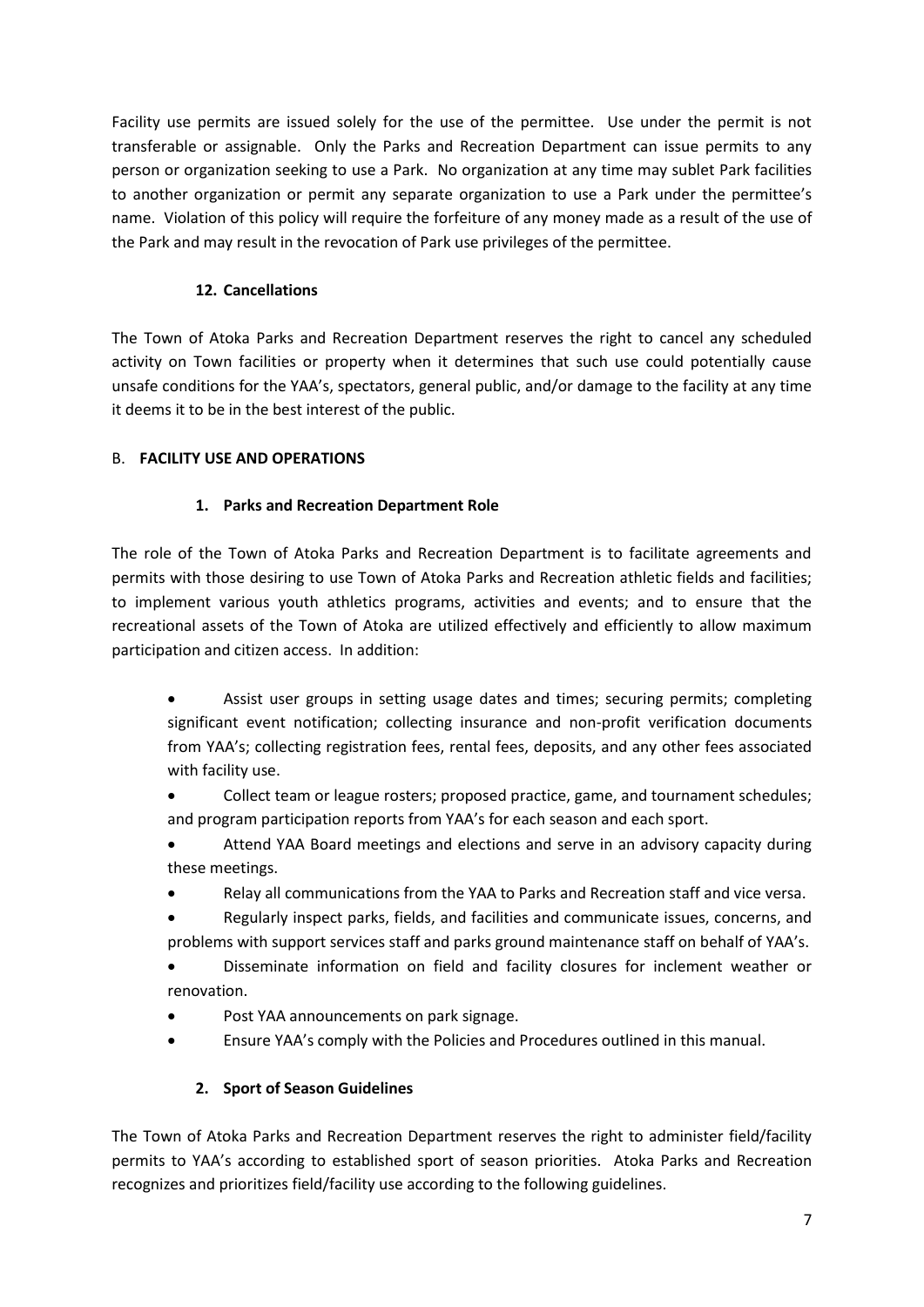*Fall Sports:* Football is considered the sport of season at parks designated for football use. Soccer is considered the sport of season at all soccer fields and soccer complexes. Baseball/softball is considered the sport of season at all baseball/softball fields and complexes.

*Winter Sports:* Basketball is considered the sport of season during the winter months.

*Spring Sports:* Football is considered the sport of season at parks designated for football use. Soccer is considered the sport of season at all soccer fields and soccer complexes. Baseball/softball is considered the sport of season at all baseball/softball fields and complexes.

Other sports as requested may be conducted on fields designated for sport specific use with approval from the Parks and Recreation Department.

# **3. New Sport or League**

YAA's must notify the Town of Atoka Parks and Recreation Director of plans to implement any new sport or league. This notification must be a minimum of six (6) months in advance.

#### **4. Registration**

Registration for recreational youth sports programs will be open to all youth that meet the age requirements set forth in the specific sport by-laws.

- Registrations must be advertised a minimum of thirty (30) days in advance.
- Registration will be taken until all team roster positions are filled or two (2) weeks prior to the beginning of regular season games.
- All registration must be conducted on an equal opportunity basis prior to the start of the season. YAA's should make every effort to maximize participation and use facilities.
- YAA's must offer all persons of appropriate age the opportunity to participate in any YAA program regardless of race, color, national origin, religion, sex age, or disability.

# **5. Field Scheduling**

Final decisions regarding field scheduling will be vested in the Parks and Recreation Director. Proposed dates for try-outs practice and league games at Park facilities must be submitted in writing, a minimum of (30) days and a maximum of one (1) year in advance to the Parks and Recreation Director. Once submitted, the Parks and Recreation Director will allocate field space as deemed in the best interest of Atoka residents. First priority will be given to YAA and Town of Atoka Parks and Recreation programs, next to traveling or select programs, and then to the general public and other organizations.

#### *Game Schedules:*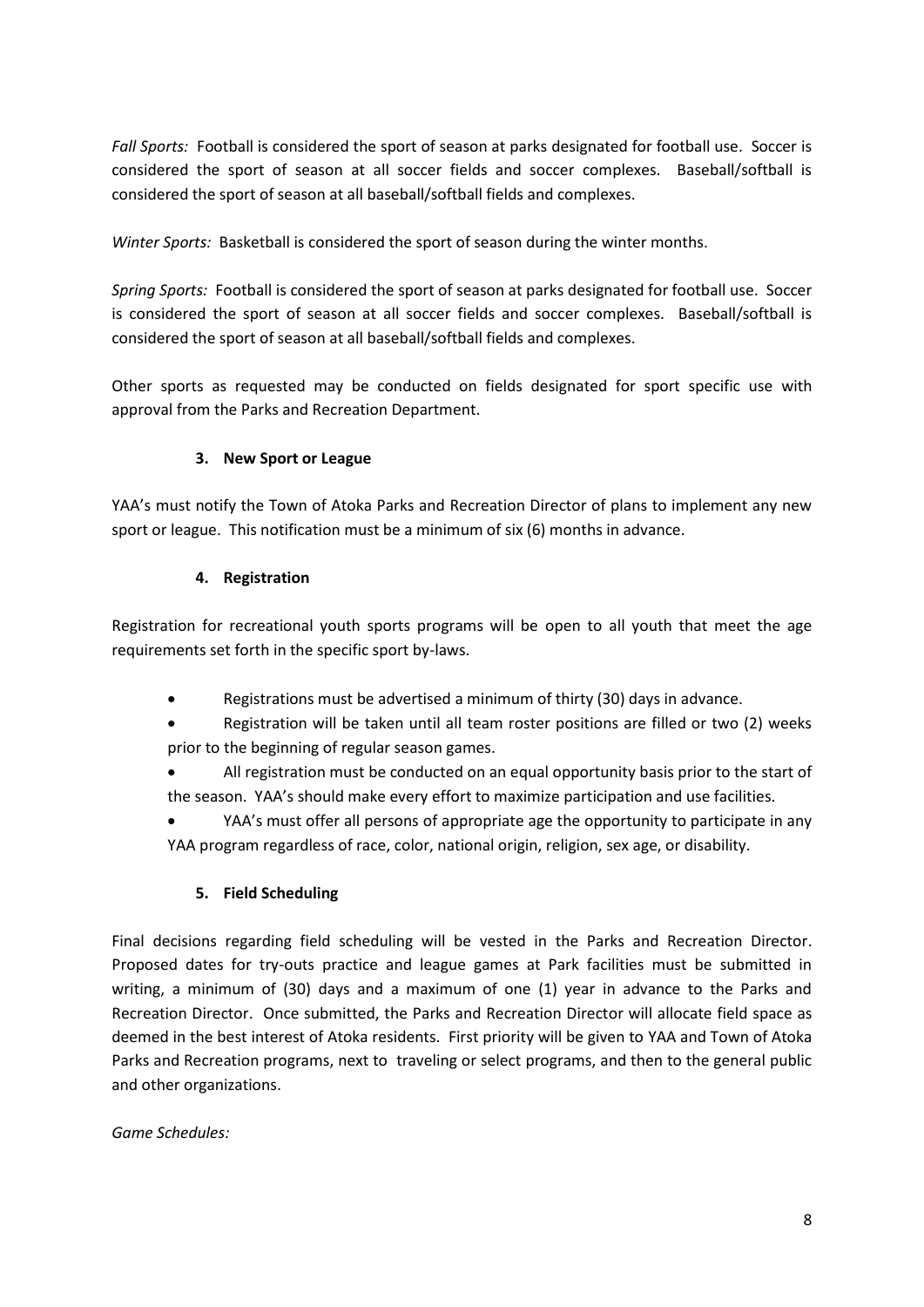YAA's must make the scheduling of practices and games for recreation teams their first priority during the scheduling process. All Practice times and game times must be approved by the Parks and Recreation Director prior to the start of the practices and games. Upon review of these schedules, the Parks and Recreation Director can make changes to the schedule as they see fit. Unscheduled field time will be scheduled by the Parks and Recreation Department as deemed appropriate. Unscheduled field time refers to approved practice and game schedules. Athletic fields will not be prepared and/or lined until the Parks and Recreation Director receives a written practice and/or game schedule.

#### **6. Practice and Game Schedules**

The YAA will supply to the Parks and Recreation Director a final copy of their practice schedule one (1) week prior to the start of practices, and a copy of their game schedule one (1) week prior to opening day for any games.

#### **7. Tournaments**

YAA's must request in writing to the Town of Atoka Parks and Recreation Director for permission to use Parks for tournaments. This written notification should be received by the Parks and Recreation Director two (2) weeks prior to the association bidding on a tournament. This written request should include tournament dates, times, and specific facilities. The association board must serve as tournament director and accept all monies applicable to the event. Upon approval, the association may proceed with the tournament bid process. Once the association has been notified of the award of the tournament they should confirm tournament dates, times and tournament needs from the Town with the Parks and Recreation Director. Within two (2) weeks of being notified about awarded tournament(s), the Town of Atoka Parks and Recreation Department will indicate the assistance it can provide concerning the association's request. The tournament/event must take place during the time period allotted to the association by the Department. The department reserves the right to impose a fee for use of the facility if it is determined the event is not directly linked to the normal operations of the primary volunteer organization of the park/facility, whether during the allotted time or not.

All outside organizations wishing to conduct a tournament/event in a park/facility MUST make their request directly to the Parks and Recreation Director. Outside organizations are subject to a fee charge for the usage of the facility. The department reserves the right to change, alter, or cancel the event based on weather conditions or unapproved changes to the structure of the event.

#### **8. Camps and Clinics**

YAA's must request in writing to the Town of Atoka Parks and Recreation Director the use of Parks for any camps and clinics sponsored by the YAA. The written request should be received by the Parks and Recreation Director a minimum of thirty (30) days in advance.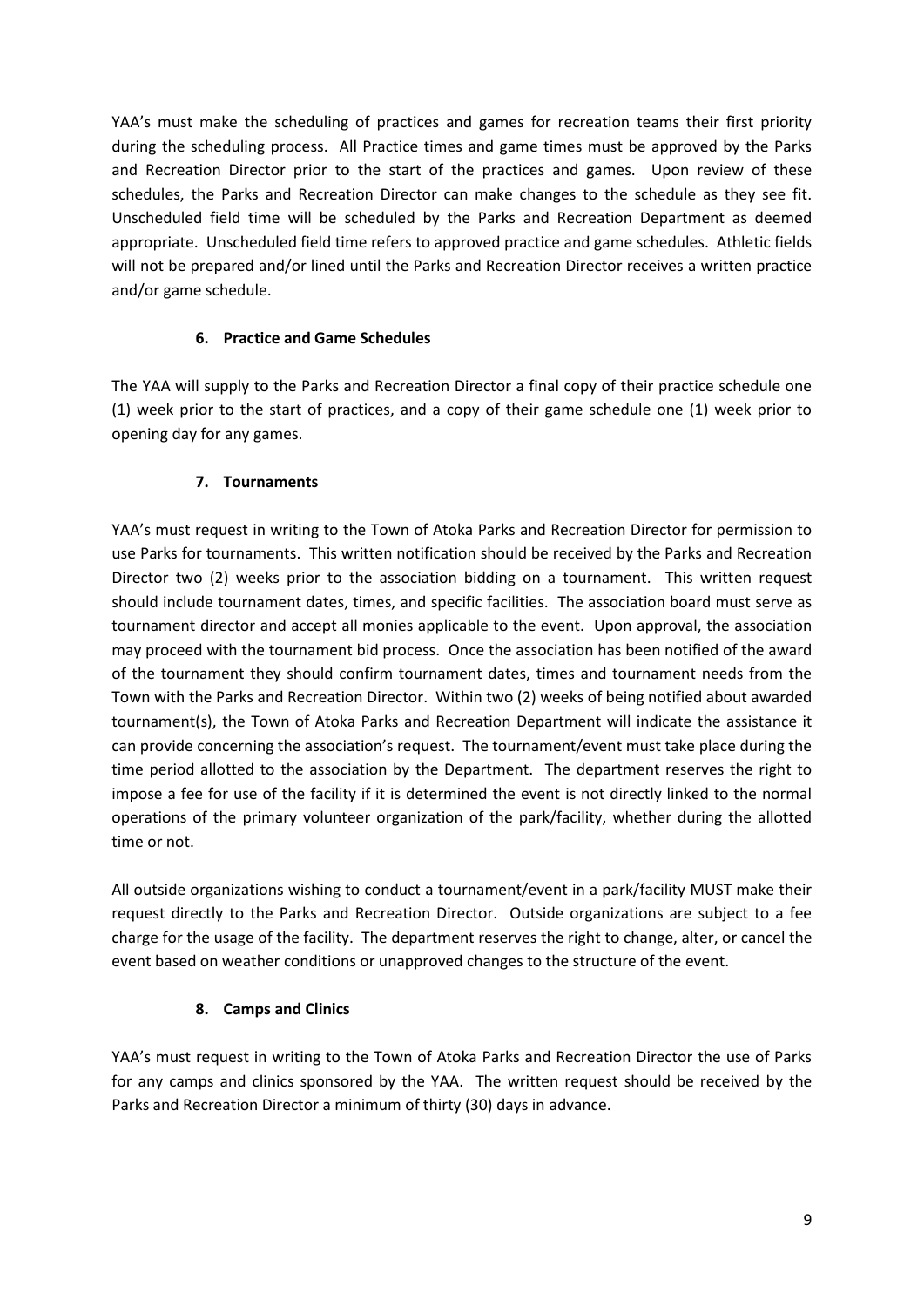Failure to provide adequate request and notice of scheduled tournaments and/or camps and clinics to the Parks and Recreation Director could result in conflicts with Town sponsored camps, clinics, programs, events or facility renovations.

# **9. Background Checks**

Background checks must be conducted on all board members, coaches, and officials. Records of background checks must be turned in and approved prior to the working/coaching/officiating with any minor.

# **10. Conduct**

The Town of Atoka Parks and Recreation Department encourages all YAA's to support and promote sportsmanship in all of its leagues and programs. YAA's are encouraged to have parents sign a parent's code of ethics during the registration process of each sport season for their child. Coaches and officials should sign the appropriate code of ethics prior to the start of each sport season.

YAA's are responsible for addressing behaviour by the officials, coaches, parents, participants, and spectators that is considered harmful to the program. Profanity is not to be tolerated. Any incidents involving negative behavior are to be addressed by the organization's board of directors. All grievances, protest and ethical issues shall follow the YAA's due process procedures prior to being brought to the PRAB for resolution.

The Town of Atoka Parks and Recreation Department has a NO TOLERANCE POLICY. When an umpire, referee, or designated official informs an individual or individuals involved in a confrontation or conduct unbecoming to leave the Park and the individual(s) does not leave, or leaves and returns, the appropriate law enforcement authorities shall be summoned.

Constant disagreement and quarrelling within a YAA utilizing Atoka Parks and Recreation facilities shall be grounds for calling the Officers of the offending parties and/or the YAA before the PRAB to show cause why the offending parties and/or YAA should not be suspended or permanently barred from using the Park facilities.

# **11. Youth Athletic Associations Operations Responsibilities**

YAA's are responsible for collecting litter daily from fields, dugouts and spectators areas, and placing it into trash receptacles.

YAA's are responsible for providing all sports equipment and all necessary personnel to operate the program.

YAA's must turn field lights off each evening at the conclusion of activities and ensure that lights are off on fields not in use. Light should not be used until necessary in the evenings. There is constant and significant cost associated with field lighting that requires constant management by the YAA's.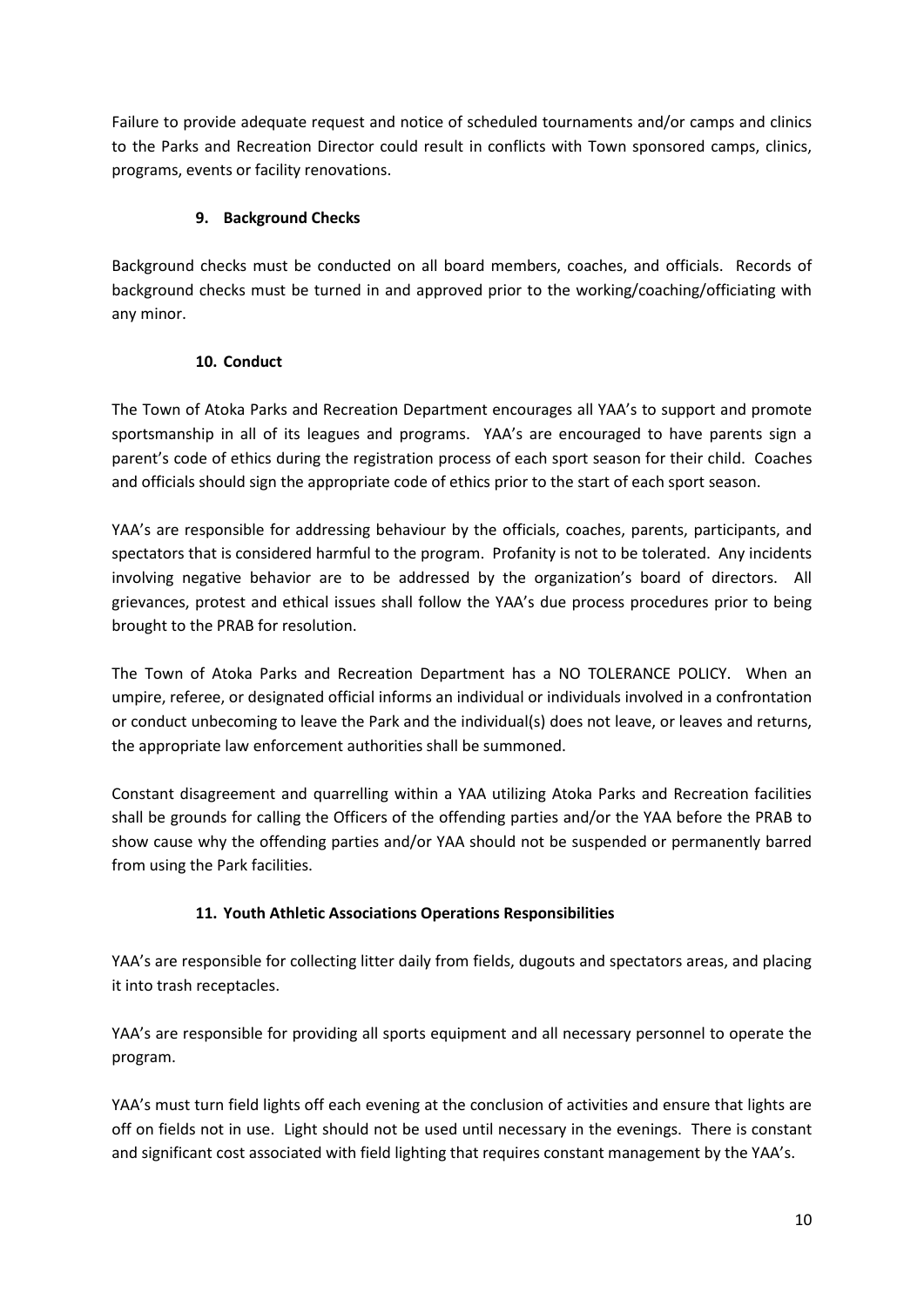Cost to repair damages directly associated with misuse or abuse of park equipment (scoreboard control boxes, fencing, bleachers, etc.) by YAA members will be the responsibility of the YAA. The Town of Atoka will replace or repair damaged equipment and the YAA will be billed for the expense.

# **12. Advertising and Signage**

YAA's wishing to place signs in the parks for the purpose of announcing program registration and events must obtain approval from the Parks and Recreation Director through written request. If approved, the sign must not be installed earlier than thirty (30) days prior to the event and must be removed no later than seven (7) days after the occasion. Sponsorship signs located within the park should follow the below guidelines but will not require approval from the Parks and Recreation Director.

# **13. Sponsorship Sign Guidelines**

Team signs may be displayed for games as long as they are removed each day/evening. Signs for baseball/softball can be places on the back side of the dugout. League and/or YAA sponsors can be placed on the fence in foul territory facing the walkways. Signs will be approved on an individual basis. The Parks and Recreation Director shall have the authority to reject any team or sponsorship sign.

# **14. Security**

A designated board member or their representative MUST make sure the entire park area is secure before leaving the park. All light and scoreboards must be turned off and stored properly.

#### **15. Keys**

A set of keys to park facilities will be issued to the President of each YAA at no charge. A set is defined as a full complements of keys to open all doors required by the YAA. The President may disburse them to board members as necessary. The organization must receive permission from the Parks and Recreation Director prior to installing locks on buildings, light boxes, gates, etc. that are not issued by the department.

# **16. Operation of Motorized Vehicles**

It shall be unlawful for any person to drive any motorized or electric vehicle or equipment in a recreation facility except upon roadways designated and maintained for vehicular traffic, and except upon walkways and fields when permitted and approved by the Parks and Recreation Director. Law Enforcement and Parks and Recreation employees whose duties require them to drive maintenance vehicles and equipment shall be exempt from limitations set forth in this section.

 No one under the age of sixteen (16) shall be permitted to operate a motorized or electric vehicle or equipment.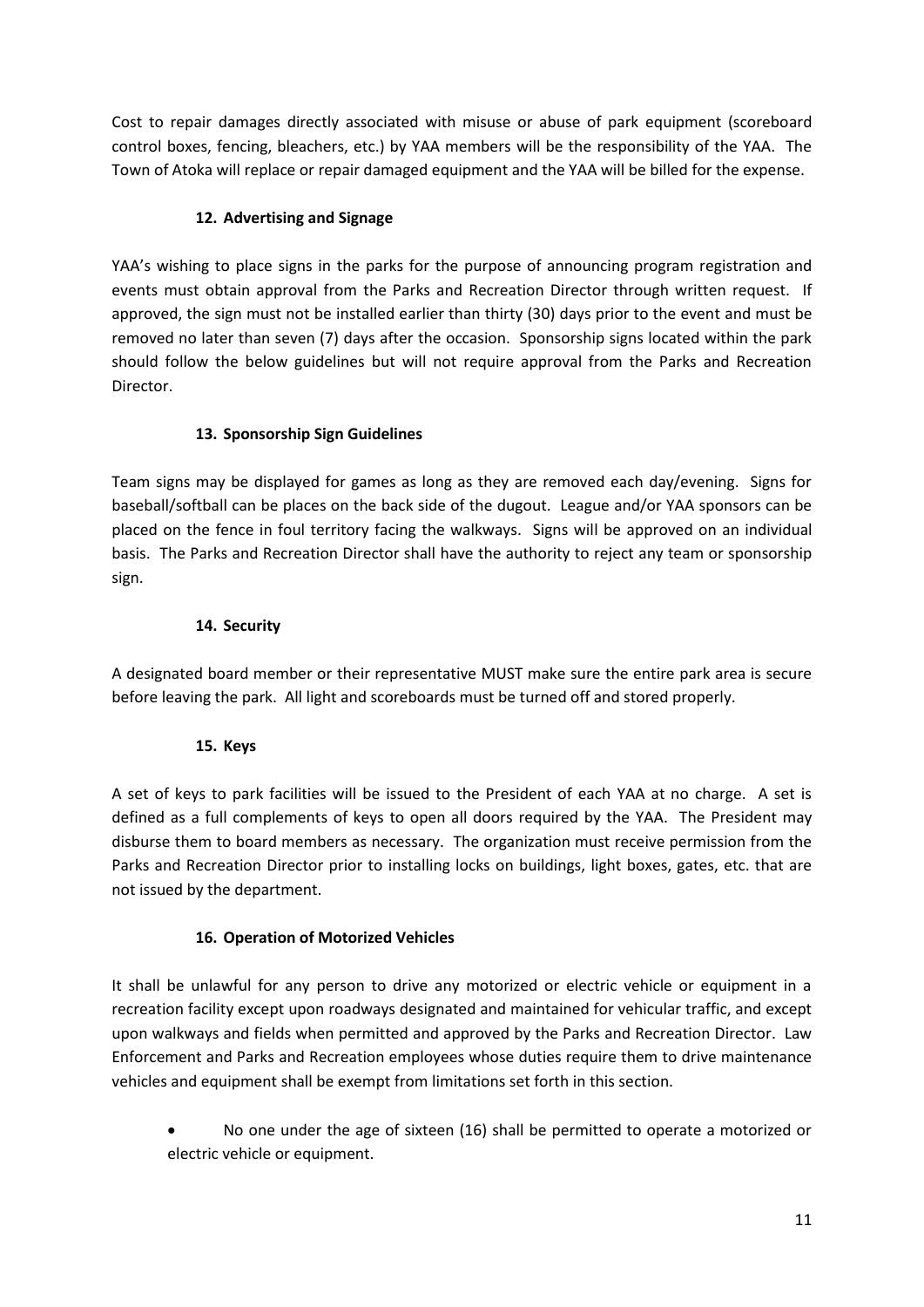Only one (1) passenger shall be allowed in any 4-wheel motorized vehicle (golf cart, gator, etc.) and all passengers must remain seated at all times with arms and legs inside. The lone exception to this will be golf carts that are designed to seat more than one passenger. No riders shall be allowed in the cargo box or anywhere else on vehicles.

Horseplay on motorized or electric vehicles or equipment shall be prohibited.

 Pedestrians shall always have the right of way. Operators should always be attentive for children and use EXTREM CAUTION while operating a motorized vehicle in the park.

# **C. FEES AND CHARGES**

All revenues received by the YAA shall and will be used in accordance with state non-profit rules and regulations. Money should be used to operate the youth sports program or for approved improvements of facilities/athletic fields in Atoka parks.

# **1. Program Registration Fees**

YAA's will be responsible for setting the fees for their respective programs. They will work with the Parks and Recreation Director to set a fee that is reasonable and comparable to other similar programs in the area.

# **2. Refund Policy**

Refund policies will be set by each of the YAA's. Refund policies should be fair and consistent. YAA refund policies MUST be handed out to each participant at the time of registration and posted at the registration site. Refunds should be returned in a timely manner.

# **3. Fund-Raising**

YAA's must inform the Parks and Recreation Director, in writing, of all fund raising activities that take place in or out of the Park. This information is used internally to verify the validity of fund-raising activities to the public.

# **4. Park Admission Fee**

YAA's may charge admission fees for sports tournaments. However, in no event shall a tournament organizer require an individual to pay admission for Park access during an event. At the point of collection for any event admission fee, YAA staff MUST be informed that no fee be charged to any person who is entering the park for purposes other than the event.

If admission fees will be charged for an event, the Parks and Recreation Director must be notified and approved two (2) weeks prior to the event. The Parks and Recreation Director must be aware of specific areas that the YAA's wish to use in collecting fees. Areas must be approved by the Department prior to the start of the activity in question.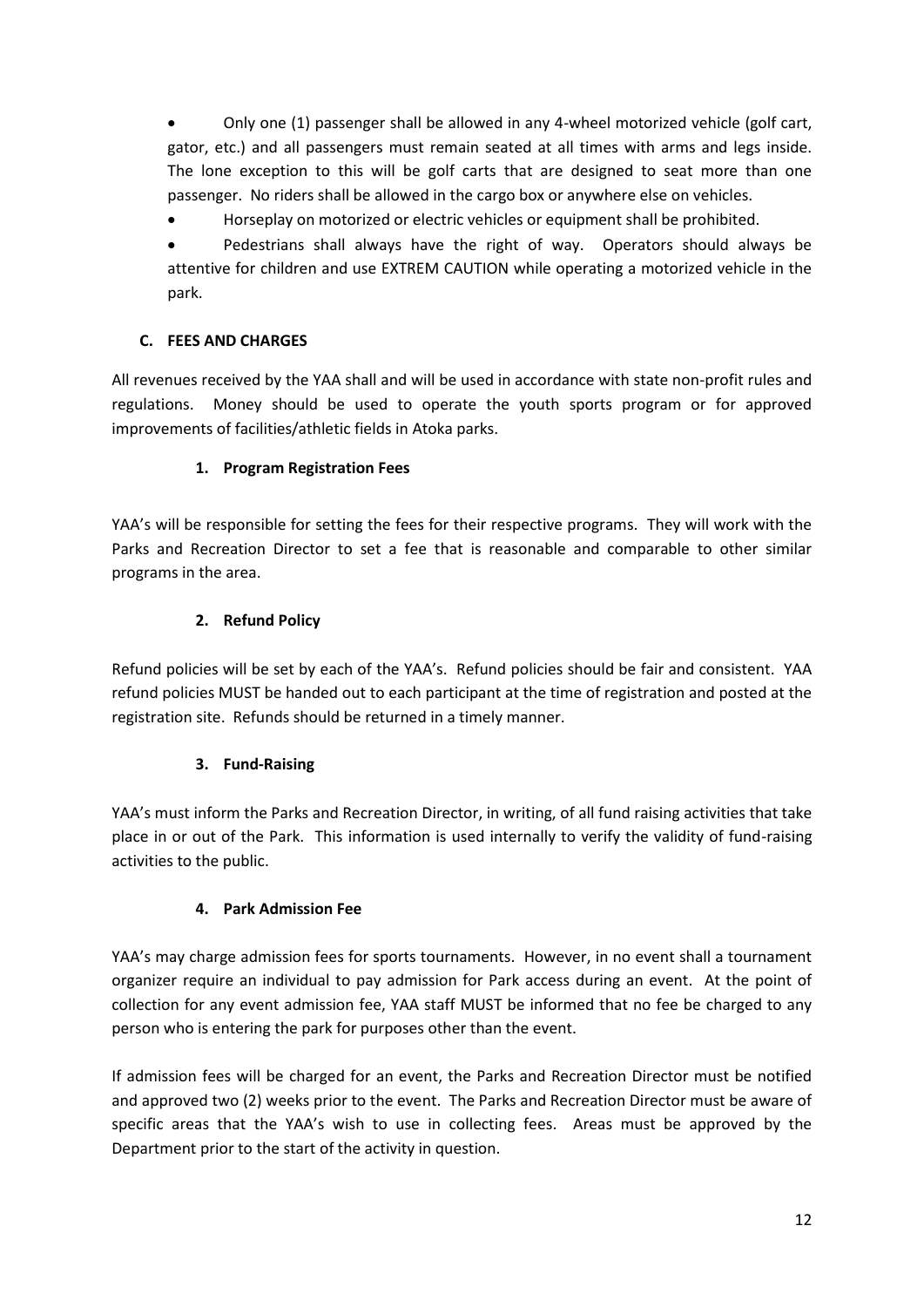# **5. Commercial Activity – Vendors**

Commercial activity in a recreation facility is prohibited unless prior approval is given by the Parks and Recreation Director. YAA's may have vendors in the area contracted by the YAA only during their scheduled activities if the following guidelines are met:

- Authorization for outside vendors must be obtained from the Parks and Recreation Director.
- Vendors must provide a \$1,000,000 comprehensive general liability insurance policy, naming Atoka Parks and Recreation and the YAA as additional insured.
- Certificate of insurance must be forwarded to the Parks and Recreation Director, two (2) weeks prior to the vendor operating in the park for authorization and verification.
- Vendors should be supportive of the YAA.

# D. **MAINTENANCE AND RESPONSIBILITIES GUIDELINES**

# 1. **Facility Maintenance/Operations Standards**

Atoka Parks and Recreation will provide maintenance for all park facilities and structures located within its parks. This includes but is not limited to; restrooms, concession stand, maintenance shed, athletic fields, fencing, parking lots, sidewalks, non-athletic fields, bleachers, playgrounds, pavilions, picnic tables, grills, etc. This includes athletic field preparation for game play (mowing, dragging, painting, lining, etc.). Atoka Parks and Recreation will also be responsible for proper disposal and bag replacement of garbage in the many trash receptacles located throughout the parks.

# **2. YAA Operations and Maintenance Responsibilities**

YAA's are responsible for collecting litter from athletic fields, dugouts, bleachers and placing it in a trash receptacle. This activity should be done at the conclusion of activities on a daily basis. YAA's are not allowed to place athletic field materials (sand quick dry, field conditioner, clay, sod, fertilizer, etc.) on athletic fields unless given specific permission from the Parks and Recreation Director.

YAA's are responsible for providing all sports equipment and all necessary personnel to operate the program.

YAA's must turn field lights off each evening at the conclusion of activities and ensure that lights are off on fields not in use. Lights should not be used until necessary in the evenings. There is a constant and significant expense associated with field lighting that requires constant management by the YAA's.

# **3. Incident Report**

Atoka Parks and Recreation and Atoka Police must be notified immediately of any serious injury, death, property damage, vandalism, or any other incident of major significance that might occur during a YAA activity at a Town of Atoka park. Any such incident must be submitted in writing to the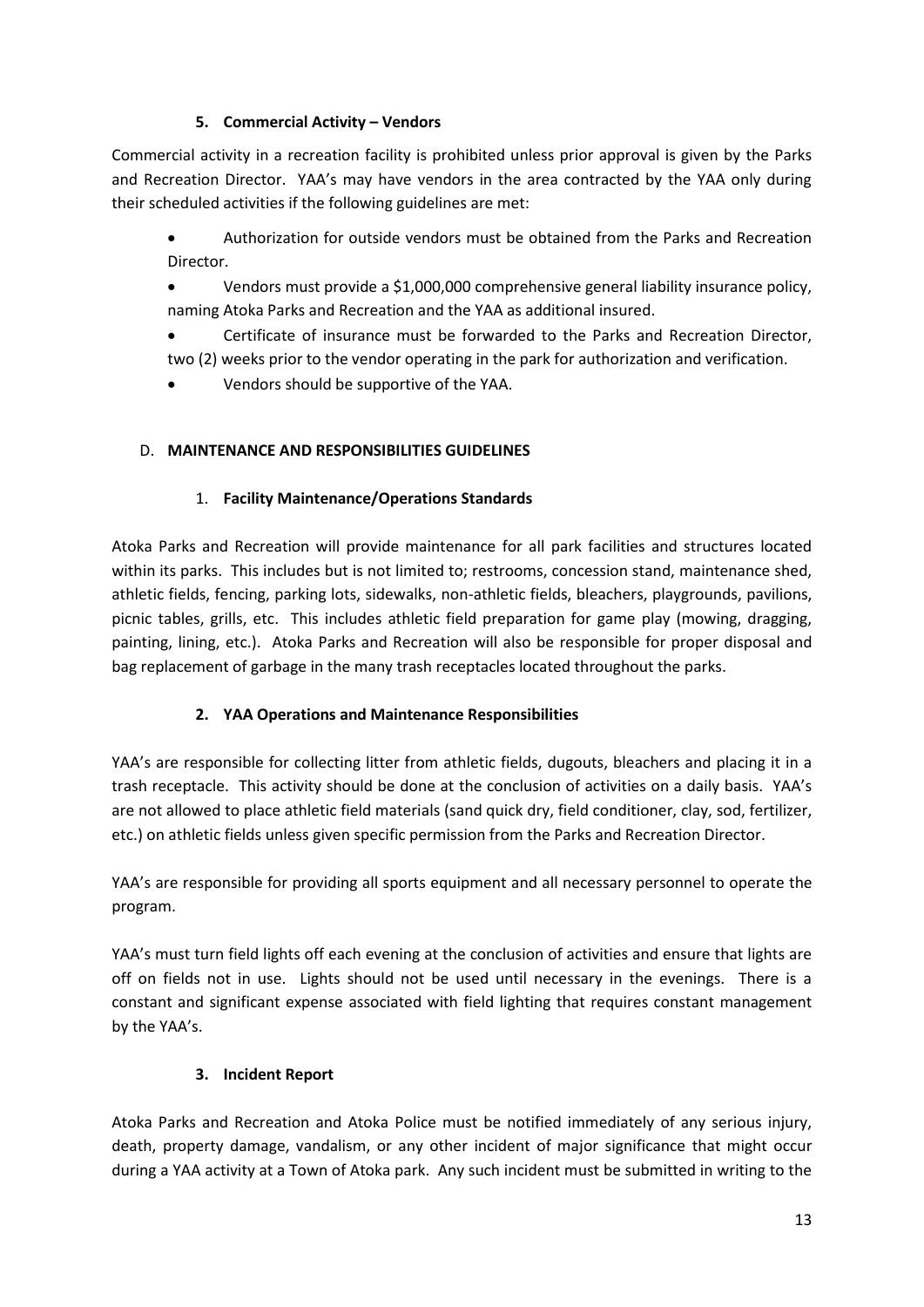Parks and Recreation Director. This report will help to ensure safety at all parks, as well as provide a written documentation of the incident.

# **4. Scoreboard and Bulbs**

Atoka Parks and Recreation will be responsible for repair and bulb replacement of all scoreboards. Scoreboard repair is not considered to be an emergent repair.

# **5. Emergency/Safety/Work Request Procedures**

The YAA President should report safety situations and work requests to the Parks and Recreation Director immediately upon observation.

# **6. Field Closure**

Atoka Parks and Recreation reserves the right to cancel any scheduled activity at Town parks or facilities when it is determined that such use would severely damage the condition or endanger the safety of the participants.

# **E. PARK IMPROVEMENTS AND ADDITIONS**

The Atoka Parks and Recreation Department encourages YAA's to pursue improvements to park facilities that will enhance the program as well as upgrade the amenities in the park. YAA's shall submit in writing to the Parks and Recreation Director any and all requests for permission to move, change, add to, construct, paint, or detach any part of any facility. Consideration and approval or denial of all written requests will come from the Parks and Recreation Director. The YAA President will receive confirmation of receipt of the request within five (5) working days. Staff will review all requests and an approval or denial will be communicated as soon as possible. Plans must meet all Federal, State, and local Building Codes and are subject to the approval of the Town of Atoka Code Inspector. Work may proceed only after approval. All work will be monitored and inspected by the Town of Atoka. All contractors are required to obtain a \$1,000,000 liability insurance policy, naming Atoka Parks and Recreation and Town of Atoka Board of Mayor and Aldermen as additional insured.

If a YAA is willing to fund a request, the guidelines in this document must be followed. After approval of the request, work may proceed. Any special requests in which Atoka Parks and Recreation will be asked to provide funding must be submitted prior to construction approval.

If a YAA fails to follow these procedures Atoka Parks and Recreation reserves the right to dismantle and remove unapproved alterations, additions, changes, etc. made to the facilities and revoke the use of these facilities.

#### **1. Build and Design Procedures**

YAA submits written request to Parks and Recreation Director, along with diagram/layout for proposed building and its location.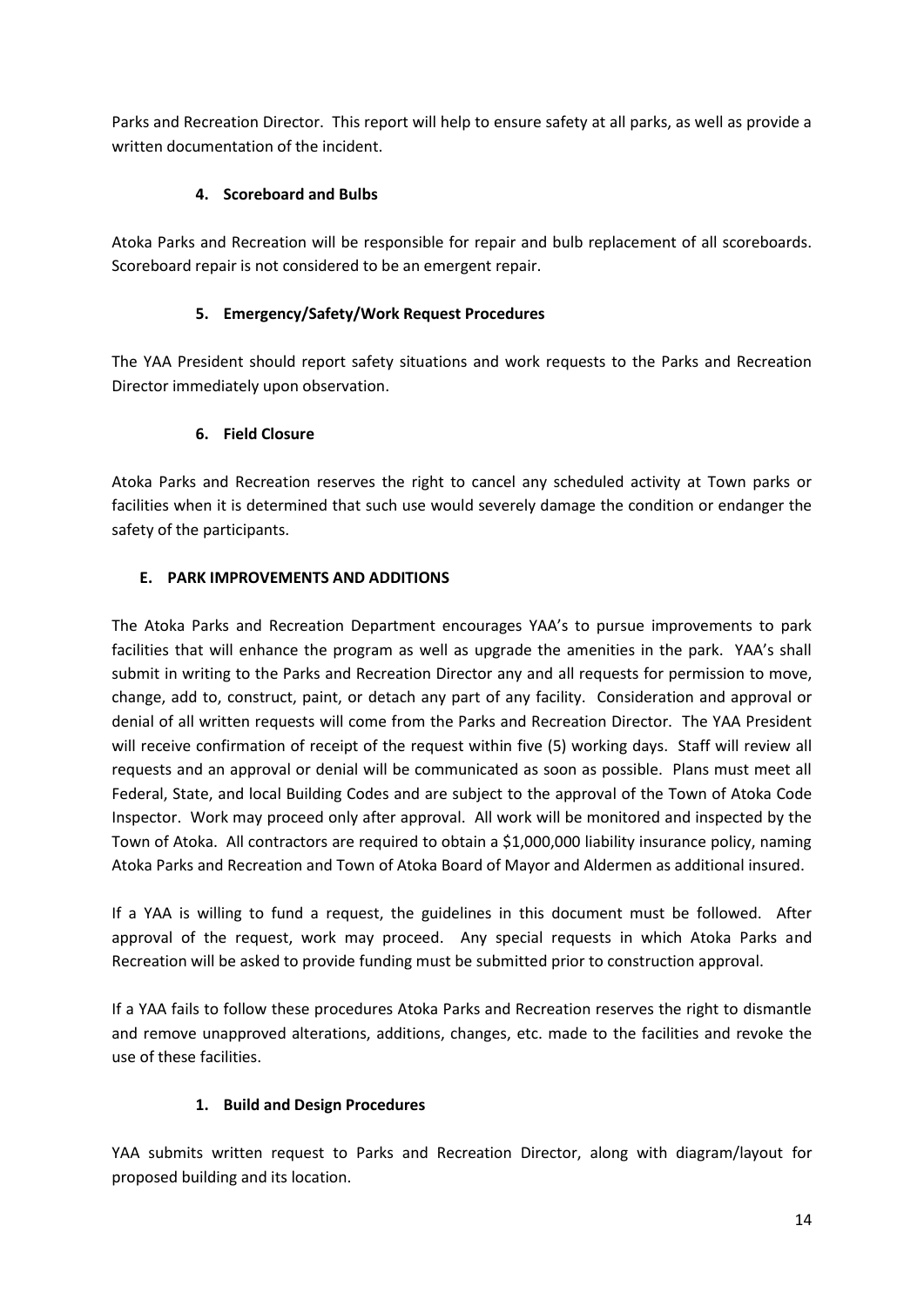Atoka Parks and Recreation will review proposed building and location(s) for utility conflicts and utility connections, future development, and vehicle circulation, etc. Staff will review all request and an approval or denial will be communicated as soon as possible.

YAA's will be responsible for obtaining all necessary building permits and approvals from the Town of Atoka Code Inspector. The Code Inspector's office is located at Atoka Town Hall.

# **F. SAFETY AND SECURITY**

# **1. Incidents Involving Vandalism and Accident/Injury**

Vandalism must be reported to the Parks and Recreation Director immediately upon discovery. Any incidents involving serious accident/injury, immediate personal or park safety, or of an emergent nature must be reported to Atoka Police Department by calling 911. YAA's must report damage to Atoka Parks and Recreation facilities or buildings to the Parks and Recreation Director immediately. Damaged facilities must be secured to prevent further damage or loss.

If damage is the result of YAA's negligence or failure to comply with accepted operational or security measures, the YAA may be held responsible for reimbursing the Town of Atoka for all or part of repair costs.

# **2. Safety and Loss Prevention**

YAA's are responsible for operating programs in a safe environment. The YAA's are required to inspect all fields, equipment and other facilities before each use to ensure safe conditions and proper maintenance. All sports equipment should meet national safety standards and regular inspections of the equipment condition should be performed.

Adult Supervision – YAA's that conduct youth activities at Town of Atoka Parks or facilities must have a sufficient number of adults as set by each YAA present to supervise all scheduled activities from the time the youth arrive until every boy or girl has left.

*Weather Conditions –* see pages 17-21 of this manual

*Fire Codes –* Adherence to Town of Atoka Health and Fire Codes shall be the responsibility of the YAA.

# **3. Adherence to County Park Rules**

YAA's are responsible for adherence to all Town and County Public Codes, Ordinances, Etc. as well as Park Rules.

# **4. Emergency Services Procedure**

Evenings, Weekends, and Holidays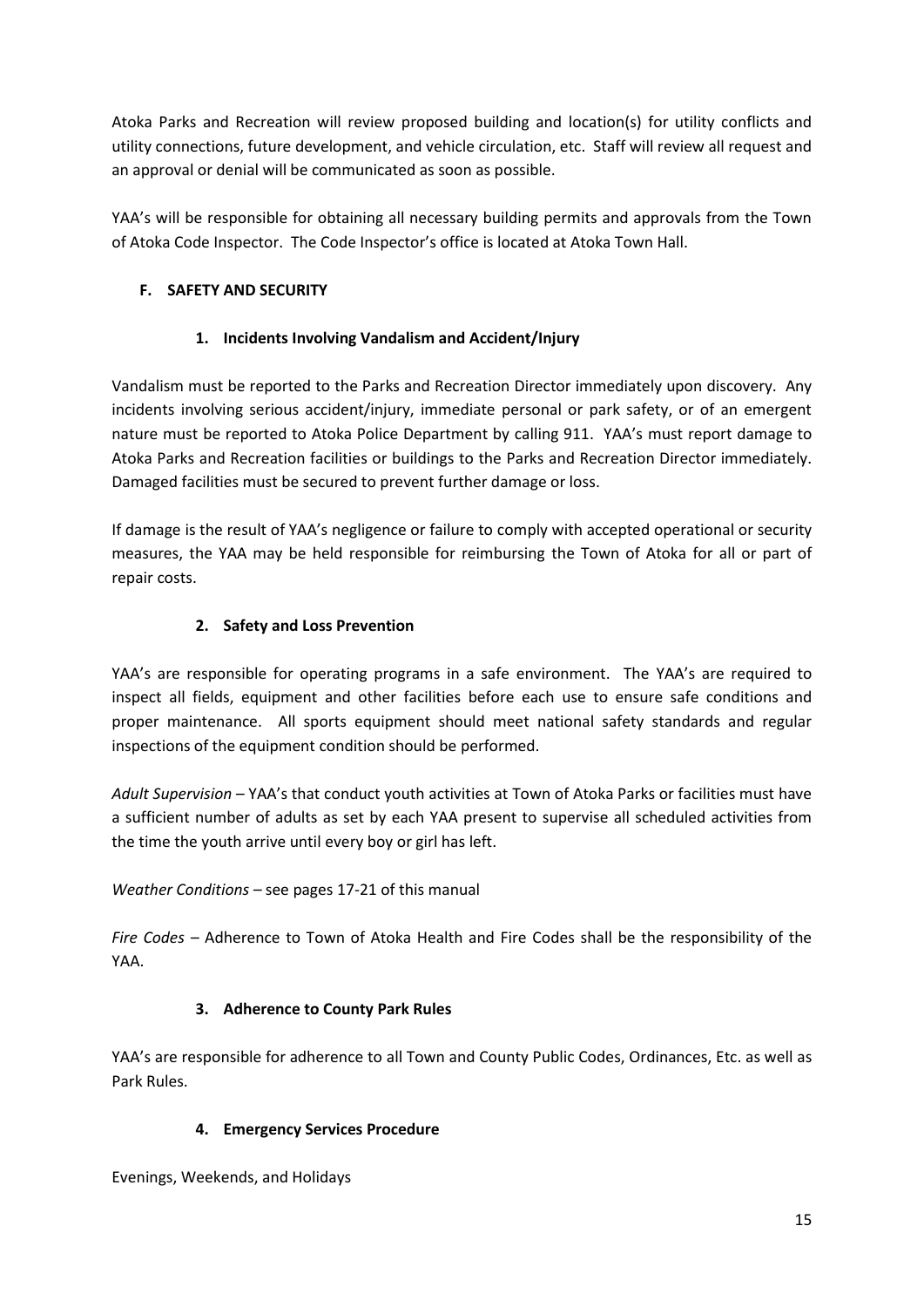#### *PARKS & PARK FACILITIES*

For any emergency involving Park Facilities (e.g. water or flooding problems, loss of lights or electrical power, hazardous conditions, vandalism, storm drainage, etc.)

Please call:

- 1. Parks and Recreation Director
- 2. YAA President

For any emergency involving severe or life-threatening injuries, loss of life, criminal activity, etc.

- 1. 911 Atoka Police
- 2. Parks and Recreation Director
- 3. YAA President

#### **G. PARK PROHIBITIONS**

#### **1. Littering**

It shall be prohibited for any person to throw or deposit litter on the grounds, streets, parking lot, walking trail, athletic fields, etc., in any park of facility accept within the provided public receptacles. In areas where public receptacles are not provided, all such litter shall be carried away from the park by the person responsible for its presence and shall be properly disposed of elsewhere. It shall be prohibited to take into, carry through, or put into a recreation facility, any litter generated outside the recreation facility.

#### **2. Weapons Prohibited**

It shall be prohibited for any person to discharge any weapon or similar device in a recreation facility. It shall be prohibited for any person to take on a recreational facility any weapon, or to use, carry or employ any weapon or similar device in a recreation facility. On-duty law enforcement employees shall be exempt from the limitations set forth in this section.

#### **3. Laser Lights Prohibited**

It shall be prohibited for any person to operate a laser light or similar device in a recreation facility unless used in the production of an overhead/power point presentation.

# **4. Throwing Objects Prohibited**

It shall be prohibited for any person to throw any stone or projectile at any person or at any public or private building in a recreation facility. Recreational activities in which a ball or object is thrown or struck (softball, basketball, tennis, etc.) shall be exempt from the limitations set forth in this section.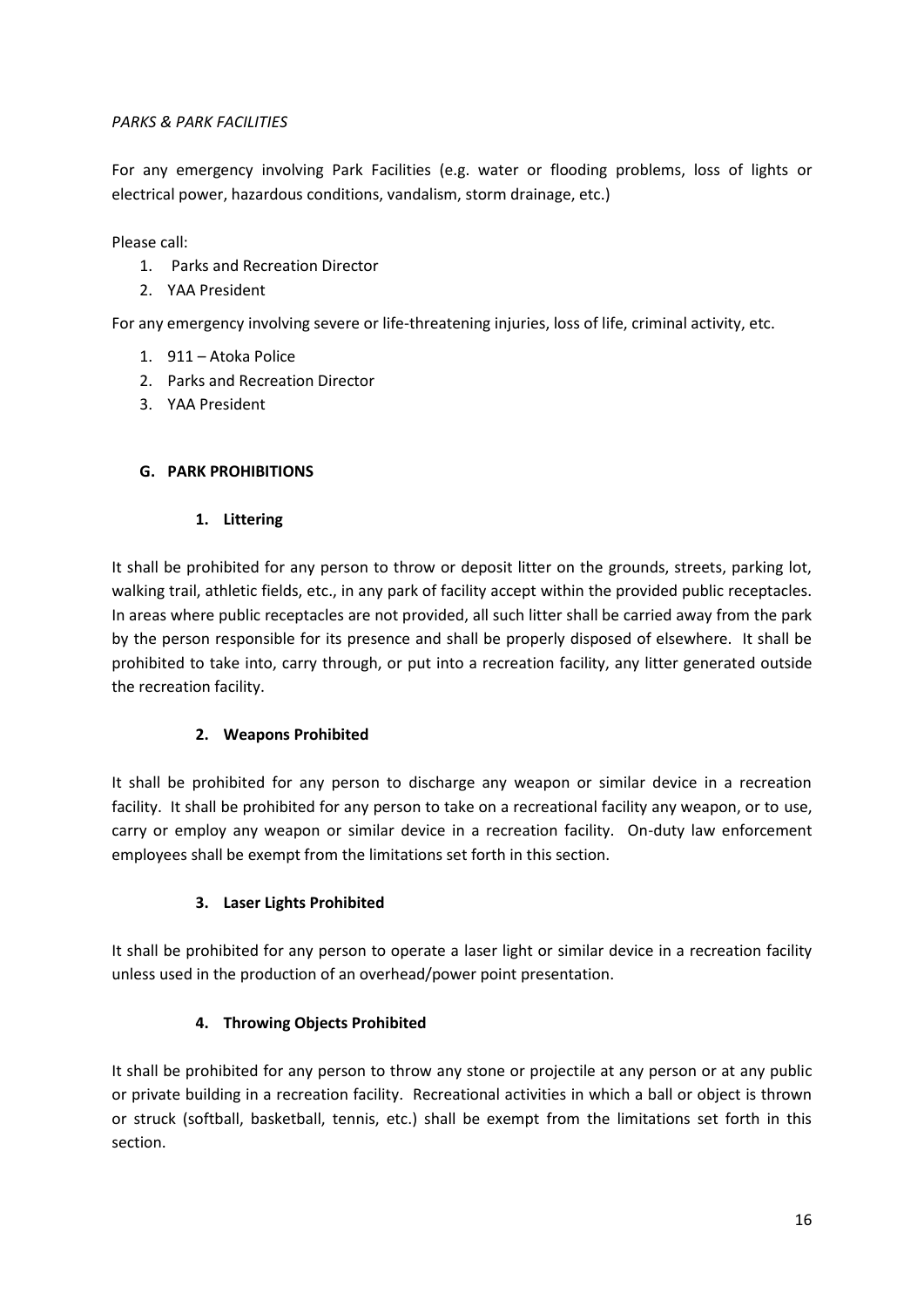#### **5. Noise Making Devices Prohibited**

It shall be prohibited for any person to whistle hiss or yell at another person in a boisterous, unbecoming or erring manner. It is also prohibited for a person to operate a noise making device in a boisterous, unbecoming or erring manner. Noise making devices can include but are not limited to; foghorn, cowbell, music player, boom box, loudspeaker, PA systems, musical instruments, etc.

# **6. Personal Conduct**

It shall be prohibited for any person to engage in any violent, abusive, loud, boisterous, vulgar, wanton, obscene, or otherwise disorderly conduct. Individuals will also refrain from disturbing and/or disrupting others, or engaging in any activity that could cause injury to other persons while on or in connection with a recreation facility. No person shall upon or in connection with a recreation facility by act or speech wilfully or unreasonably hinder, interrupt or interfere with any duly permitted activity or unreasonably or wilfully intrude on any areas or into the structures designated for the use of a certain person, persons or YAA. Individuals in violations of the personal conduct policy will be asked to leave the park. Failure to comply will result in further action from the Atoka Police Department.

# **7. Fires Restricted**

It shall be prohibited for any person to build or maintain a fire in a recreational facility except in designated areas which are clearly marked by sign or defined with fire rings or grills placed by the Atoka Parks and Recreation Department. Individuals and/or groups may request to the Parks and Recreation director in writing permission to build or maintain a fire for special events.

# **8. Damaging or Removal of any Park Property or Vegetation Prohibited**

It shall be unlawful for any person to deface, graffiti, harm or damage any park buildings, wildlife, property, equipment or signs; or dig up, cut, damage or remove any trees, tree limbs, shrubbery, flowers, rocks, mulch, water, historical artifacts or other vegetation in a recreation facility.

# **9. Possession, Use or Consumption of Alcoholic Beverages**

It shall be prohibited for any person to possess, use, or consume any alcoholic beverages in a recreational facility.

#### **10. Tobacco Use**

Smoking is prohibited within Town Parks except for designated smoking areas which are clearly marked by sign. Persons under 18 years of age in possession of tobacco products can and will be charged under State law.

#### **11. Vehicles Restricted**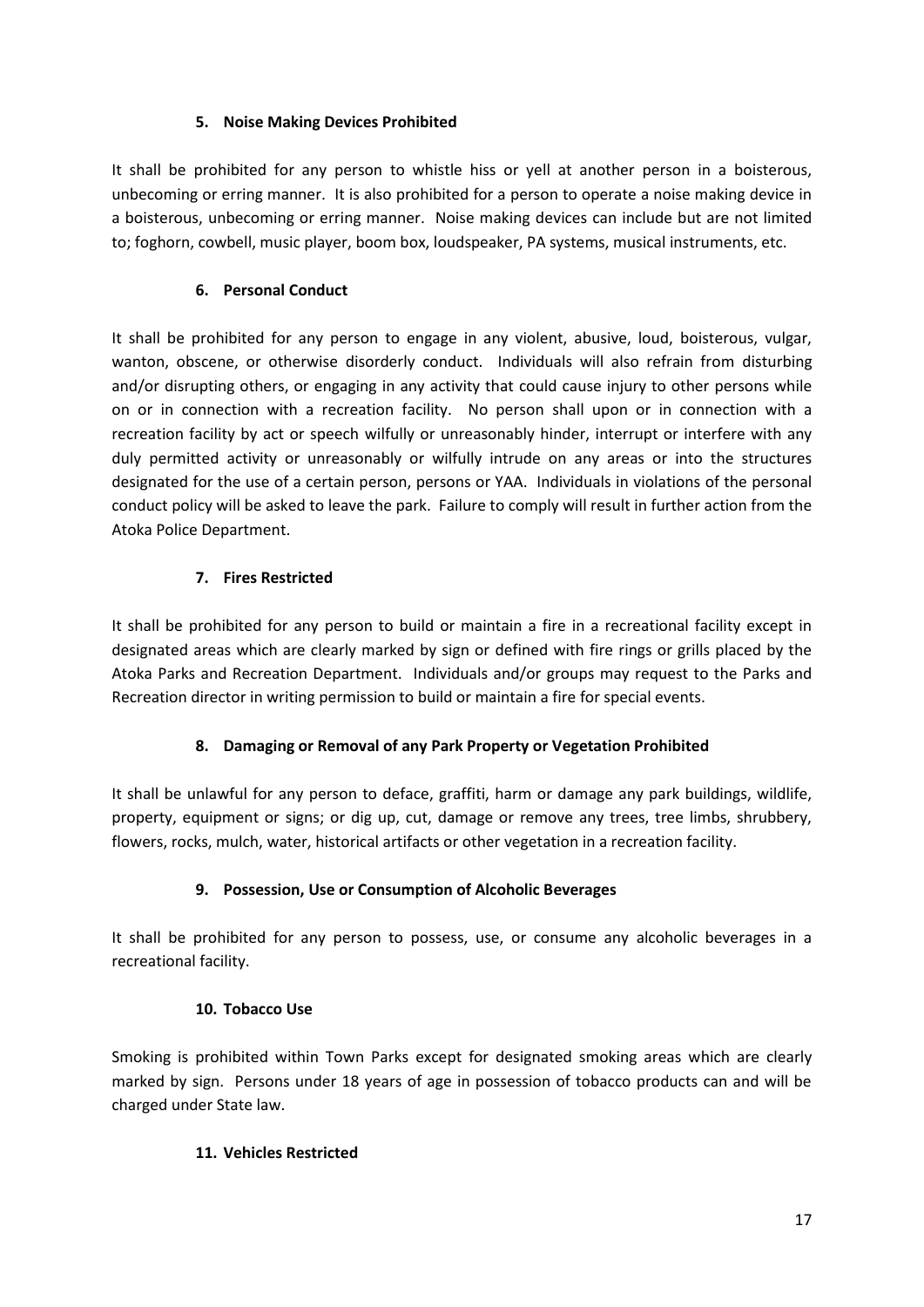It shall be prohibited for any person to drive any motorized or electric vehicle in a recreation facility except upon roadways designated and maintained for vehicular traffic. An exemption may be granted only upon a written request to the Parks and Recreation Director. Law Enforcement and Parks and Recreation employees whose duties require them to drive maintenance vehicles and equipment shall be exempt from the limitations set forth in this section.

# **12. Parking**

It shall be prohibited to park a vehicle in a recreation facility except in those areas designated by the appropriate signs as vehicle parking areas or in marked parking spaces. Parking in grass is prohibited unless the area has been marked and specifically designated for parking for a special event.

# **13. Commercial Activity Restricted**

It shall be prohibited for any person to sell or offer for sale any merchandise, operate or attempt to operate a concession, or engage in any commercial or charitable activity in a recreational facility unless approved by permit, by the Parks and Recreation Director.

# **14. Temporary Amusement Activities**

It shall be prohibited for anyone to erect or use any temporary carnival or amusement ride or inflatables in a recreation facility unless approved by permit, by the Parks and Recreation Director.

# **15. Hours Open to Public Restricted**

It shall be prohibited for any vehicle to enter or be within a recreation facility outside of the posted hours of operation unless approved by permit, by the Parks and Recreation Director or unless such person is participating in authorized and scheduled programs, classes, special events or meetings.

Park hours of operation are sunrise until sunset, unless participating in a scheduled activity or athletic event posted otherwise as authorized by the Parks and Recreation Director.

# **16. Animals Restricted**

It shall be the duty of every animal owner whose animal is in a recreation facility or park to have physical control of the animal by leash or lead line at all times unless in designated Dog Park areas where off leash is permitted or approved otherwise, by permit, by the Parks and Recreation Director. It shall be prohibited for any person with an animal, other than a trained service animal, to access areas of a recreation facility which are restricted to animals. It shall be the duty of every animal owner whose animal is in a recreation facility to immediately and properly dispose of waste deposited by the animal.

It shall be the duty of every animal owner of whose animal is in a recreation facility to have current rabies vaccination for their animal.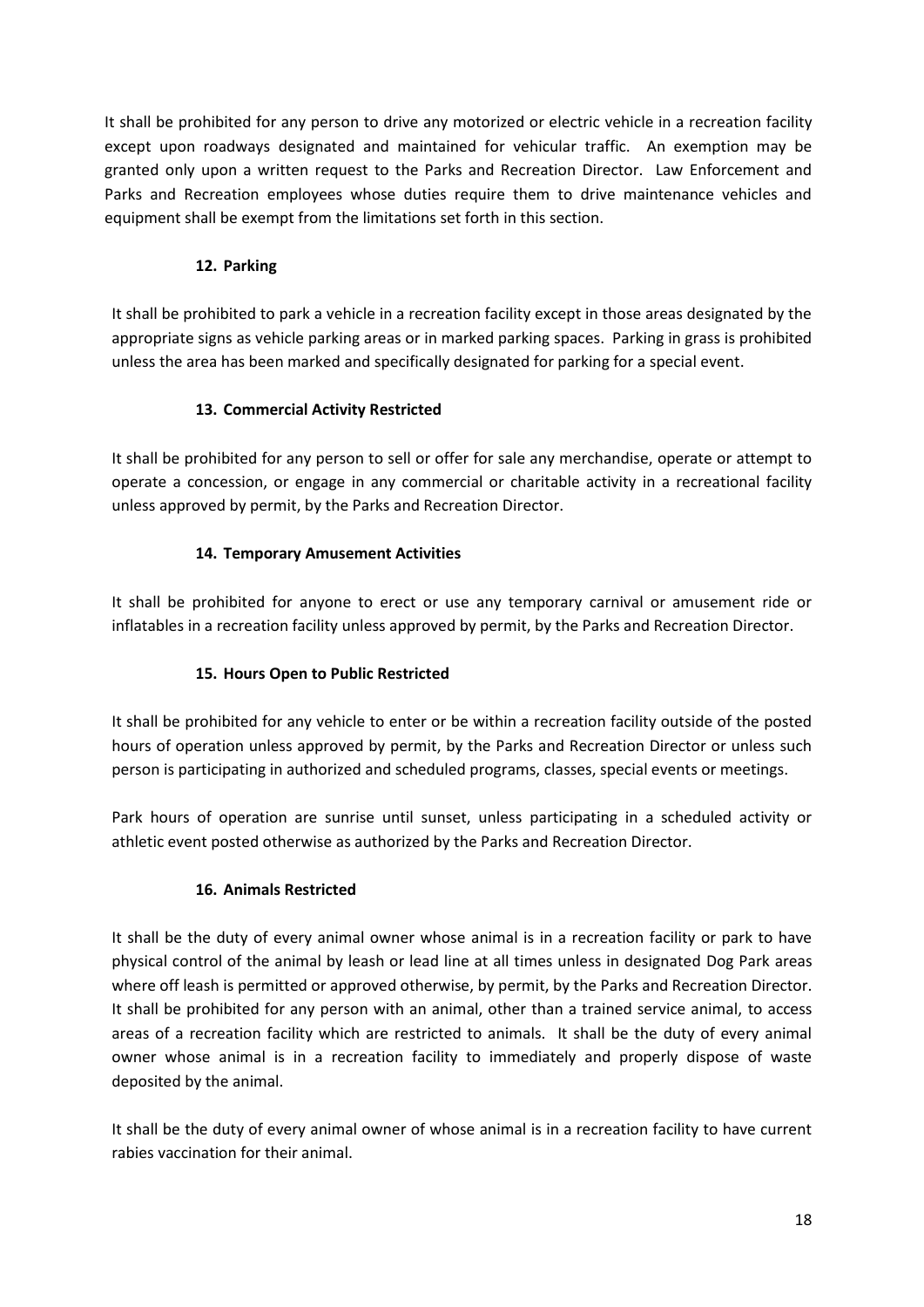# **17. Pyrotechnics Restricted**

It shall be prohibited for any person to possess, display, use, set off, or attempt to ignite any firecracker, fireworks, smoke bombs, rockets, black powder guns, or other pyrotechnics, unless approved by written permit by the Parks and Recreation Director or Fire Chief.

#### **18. Recreation Facility Restrictions**

It shall be prohibited for anyone to enter locked or closed any sport field for recreation use unless approved by permit, by the Parks and Recreation Director.

# **H. INCLEMENT WEATHER CONDITIONS**

In the event of inclement weather it may be necessary to require a specific field or park complexes to be closed. The Atoka Parks and Recreation Department has a weather hotline in place that is designed as a mechanism for the public to access important information regarding weather issues, field closures, program cancellations, etc. This hotline will be updated daily, no later than 4:30 PM, with information as soon as the information becomes available and/or decisions about gameplay has been made. The Atoka Parks and Recreation Weather Hotline number is 901-837-6808.

# **1. Weather Procedures**

The following guidelines for heat related illness, extreme cold temperatures, and lightning safety are suggested, though each participant and situation is unique, and may not require every step listed or may call for different or additional measures.

# **2. Warning Sirens**

When YAA's hear the emergency warning sirens in an Atoka Parks and Recreation area, then YAA's should take immediate action. Immediate actions should include:

- When siren sounds immediately leave the playing field and seek shelter in a safe area.
- If during a storm and you are outside in open areas away from a shelter or shelters are not available, lay flat on the ground away from trees until the storm passes.
- Tune to a local radio station for weather updates. Each YAA should monitor weather via radio or smart phone.
- Only call 911 is there is an emergent or life threatening situation.

An announcement will be made via the PA system that acknowledges the need to clear the fields and that all play is suspended. No one will be allowed to resume play or be allowed on the fields until the officials, Atoka Parks and Recreation staff, or YAA directors makes the determination that it is safe for play to resume.

- Severe Weather Watch indicates conditions are favourable for severe weather.
- Severe Weather Warning means severe weather has been detected in the area, and all persons should take the necessary precautions.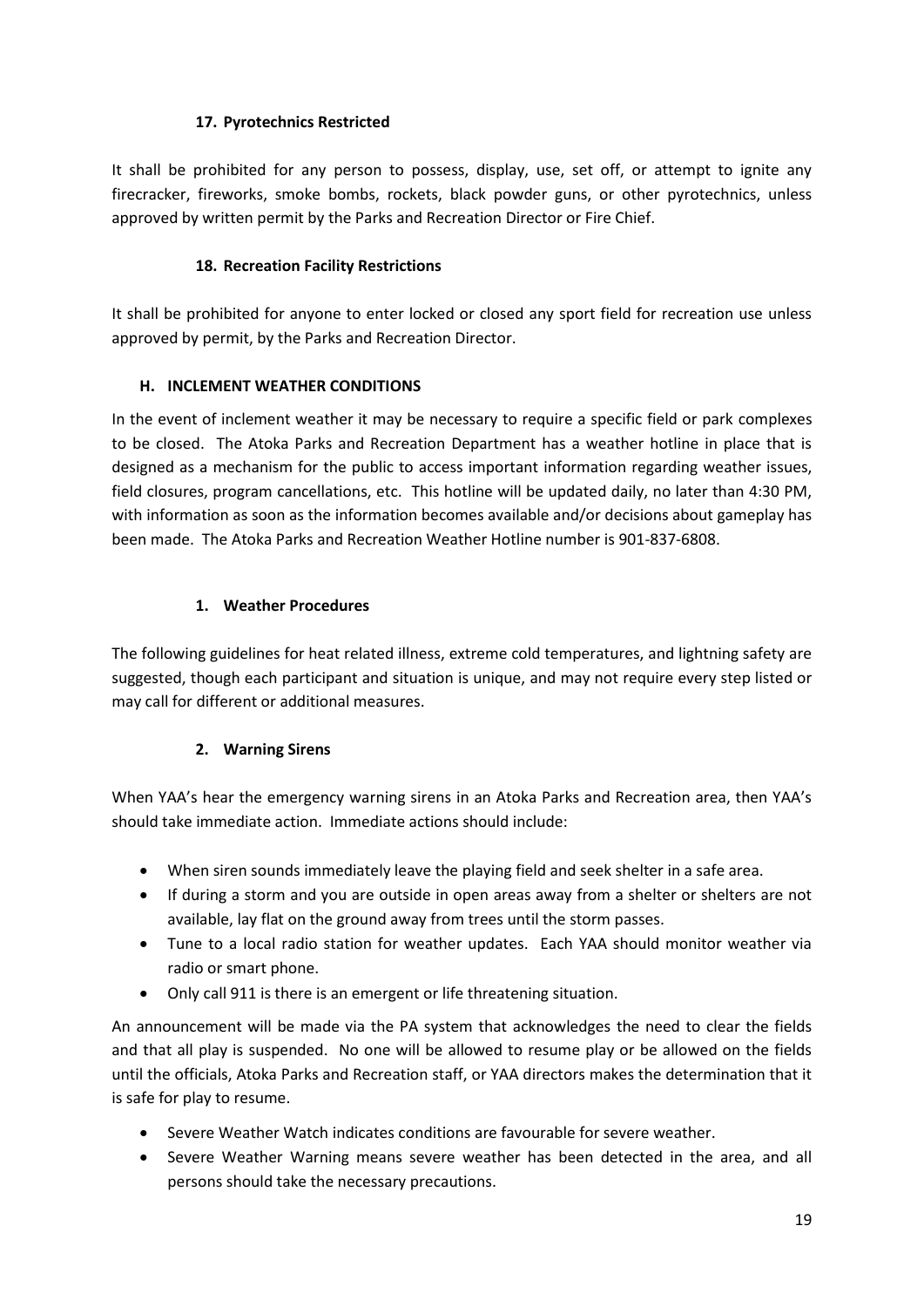- Severe Weather Watch: Once a severe weather watch is announced, the YAA's will prepare to stop play and secure facilities, should severe weather occur. The YAA officials will monitor the weather conditions to determine playability and safety of the facilities and its users.
- Severe Weather Warning: ALL PLAY WILL STOP! All players, spectators, coaches and league officials must leave the facility in an orderly manner. The facility will be closed until there is notification that weather conditions have cleared enabling safe usage.
- Lightning Recommendations: A lightning detection meter will be on site of all activities and used determine proximity of lighting and severe weather. All play will stop if a lightning detection occurs within the 5-10 mile reading. Once this occurs, league officials will make a determination if gameplay will be suspended to a later date or delayed to allow the weather to move through. Gameplay may only resume upon a 30 minute time passing with no lightning detected in the 5-10 mile reading.

#### **3. Hot Weather Recommendations**

The Heat Index (HI) is the temperature the body feels when heat and humidity are combined. The heat index provides general guidelines for assessing the potential severity of heat stress. Individual reactions to heat will vary. It should be remembered that heat illness could occur at lower temperatures. Studies indicate that susceptibility to heat illness tends to increase with age. The Atoka Parks and Recreation Department will use the following chart to determine acceptable playing conditions with regard to heat, humidity, and the heat index.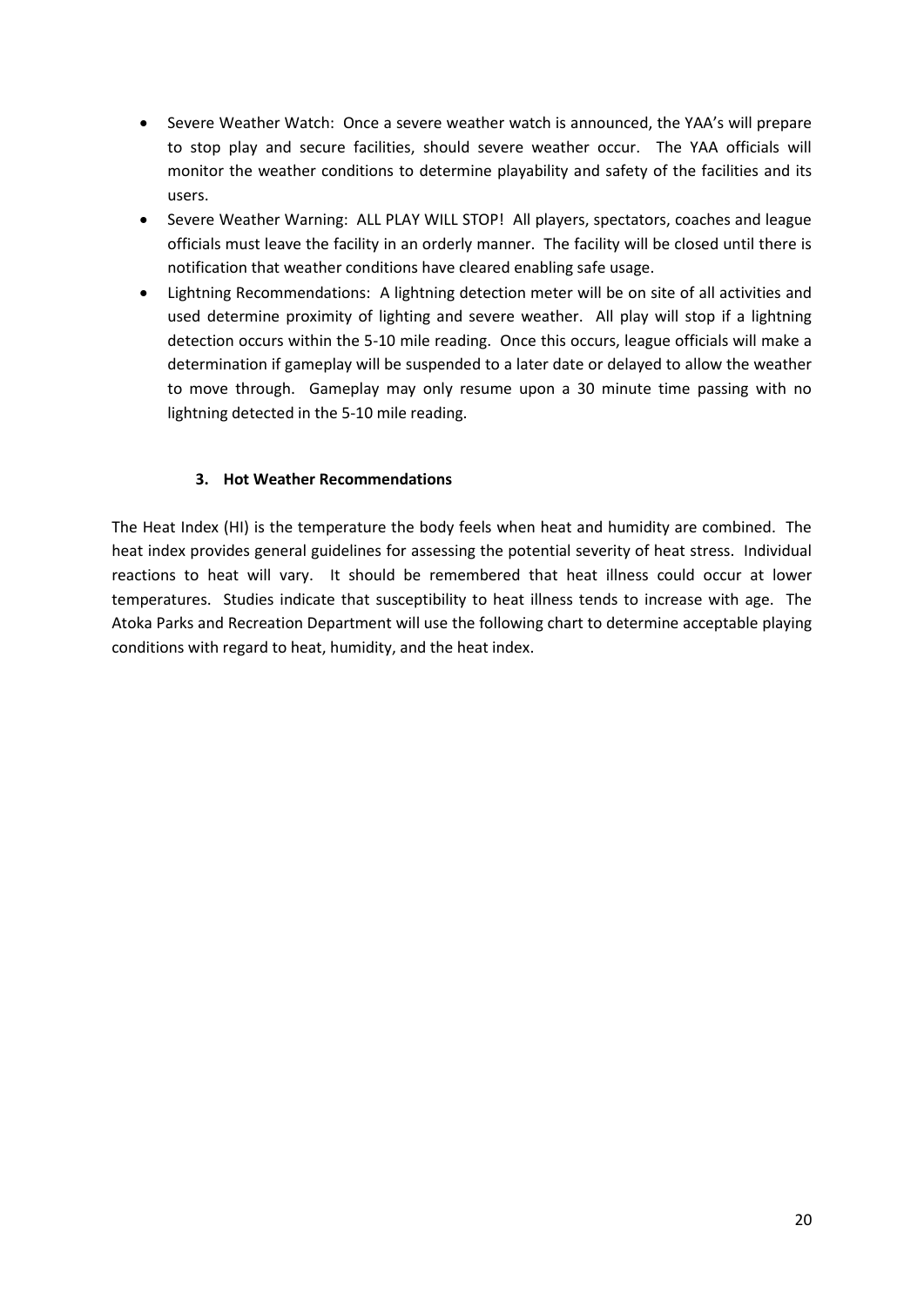| <b>Heat Index Calculation and Chart</b> |                                    |
|-----------------------------------------|------------------------------------|
|                                         | <b>Temperature (In Fahrenheit)</b> |

|                                                                                                                                                                                                                                                                                                                                |           | 79       | 80       | 81       | 82       | 83       | 84         | 85         | 86         | 87                     | 88                     | 89                        | 90         | 91         | 92         | 93         | 94                     | 95              | 96         | 97         | 98         | 99                |
|--------------------------------------------------------------------------------------------------------------------------------------------------------------------------------------------------------------------------------------------------------------------------------------------------------------------------------|-----------|----------|----------|----------|----------|----------|------------|------------|------------|------------------------|------------------------|---------------------------|------------|------------|------------|------------|------------------------|-----------------|------------|------------|------------|-------------------|
|                                                                                                                                                                                                                                                                                                                                | 100<br>99 | 84       | 87<br>87 | 91       | 95       | 99<br>98 | 103<br>102 | 107<br>106 | 112<br>111 | 116<br>116             | 121<br>120             | 126<br>125                | 132<br>131 | 137<br>136 | 143<br>142 | 149<br>147 | 155<br>153             | 161<br>160      | 168<br>166 | 174<br>172 | 181<br>179 | 188<br>186        |
|                                                                                                                                                                                                                                                                                                                                | 98        | 84<br>84 | 87       | 91<br>90 | 94<br>94 | 98       | 102        | 106        | 110        | 115                    | 120                    | 124                       | 130        | 135        | 140        | 146        | 152                    | 158             | 164        | 171        | 177        | 184               |
|                                                                                                                                                                                                                                                                                                                                | 97        | 84       | 87       | 90       | 94       | 97       | 101        | 105        | 110        | 114                    | 119                    | 124                       | 129        | 134        | 139        | 145        | 151                    | 157             | 163        | 169        | 176        | 182               |
|                                                                                                                                                                                                                                                                                                                                | 96        | 83       | 87       | 90       | 93       | 97       | 101        | 105        | 109        | 113                    | 118                    | 123                       | 128        | 133        | 138        | 144        | 149                    | 155             | 161        | 167        | 174        | 180               |
|                                                                                                                                                                                                                                                                                                                                | 95<br>94  | 83<br>83 | 86<br>86 | 90<br>89 | 93<br>93 | 97<br>96 | 100<br>100 | 104<br>104 | 108<br>108 | 113<br>112             | 117<br>116             | 122<br>121                | 127<br>126 | 132<br>131 | 137<br>136 | 142<br>141 | 148<br>147             | 154<br>152      | 160<br>158 | 166<br>164 | 172<br>170 | 179<br>177        |
|                                                                                                                                                                                                                                                                                                                                | 93        | 83       | 86       | 89       | 92       | 96       | 99         | 103        | 107        | 111                    | 116                    | 120                       | 125        | 130        | 135        | 140        | 145                    | 151             | 157        | 162        | 169        | 175               |
|                                                                                                                                                                                                                                                                                                                                | 92        | 83       | 86       | 89       | 92       | 95       | 99         | 103        | 106        | 111                    | 115                    | 119                       | 124        | 129        | 133        | 139        | 144                    | 149             | 155        | 161        | 167        | 173               |
|                                                                                                                                                                                                                                                                                                                                | 91        | 83       | 86       | 89       | 92       | 95       | 98         | 102        | 106        | 110                    | 114                    | 118                       | 123        | 127        | 132        | 137        | 143                    | 148             | 154        | 159        | 165        | 171               |
|                                                                                                                                                                                                                                                                                                                                | 90<br>89  | 83<br>83 | 86<br>85 | 88<br>88 | 91<br>91 | 95<br>94 | 98<br>98   | 102<br>101 | 105<br>105 | 109<br>109             | 113<br>113             | 117<br>117                | 122<br>121 | 126<br>125 | 131<br>130 | 136<br>135 | 141<br>140             | 147<br>145      | 152<br>151 | 158<br>156 | 164<br>162 | 170<br>168        |
|                                                                                                                                                                                                                                                                                                                                | 88        | 83       | 85       | 88       | 91       | 94       | 97         | 101        | 104        | 108                    | 112                    | 116                       | 120        | 125        | 129        | 134        | 139                    | 144             | 149        | 155        | 160        | 166               |
|                                                                                                                                                                                                                                                                                                                                | 87        | 83       | 85       | 88       | 91       | 94       | 97         | 100        | 104        | 107                    | 111                    | 115                       | 119        | 124        | 128        | 133        | 138                    | 143             | 148        | 153        | 159        | 164               |
|                                                                                                                                                                                                                                                                                                                                | 86        | 83       | 85       | 88       | 90       | 93       | 96         | 100        | 103        | 107                    | 110                    | 114                       | 118        | 123        | 127        | 132        | 136                    | 141             | 146        | 152        | 157        | 163               |
|                                                                                                                                                                                                                                                                                                                                | 85<br>84  | 83<br>82 | 85<br>85 | 87<br>87 | 90<br>90 | 93<br>93 | 96<br>96   | 99<br>99   | 102<br>102 | 106<br>105             | 110<br>109             | 113<br>113                | 117<br>117 | 122<br>121 | 126<br>125 | 130<br>129 | 135<br>134             | 140<br>139      | 145<br>144 | 150<br>149 | 155<br>154 | 161<br>159        |
|                                                                                                                                                                                                                                                                                                                                | 83        | 82       | 85       | 87       | 90       | 92       | 95         | 98         | 101        | 105                    | 108                    | 112                       | 116        | 120        | 124        | 128        | 133                    | 137             | 142        | 147        | 152        | 158               |
|                                                                                                                                                                                                                                                                                                                                | 82        | 82       | 85       | 87       | 89       | 92       | 95         | 98         | 101        | 104                    | 108                    | 111                       | 115        | 119        | 123        | 127        | 132                    | 135             | 141        | 146        | 151        | 156               |
|                                                                                                                                                                                                                                                                                                                                | 81        | 82       | 84       | 87       | 89       | 92       | 94         | 97         | 100        | 104                    | 107                    | 110                       | 114        | 118        | 122        | 126        | 131                    | 135             | 140        | 144        | 149        | 155               |
|                                                                                                                                                                                                                                                                                                                                | 80<br>79  | 82<br>82 | 84<br>84 | 86<br>86 | 89<br>89 | 91<br>91 | 94<br>94   | 97<br>96   | 100<br>99  | 103<br>102             | 106<br>106             | 110<br>109                | 113<br>113 | 117<br>116 | 121<br>120 | 125<br>124 | 129<br>128             | 134<br>133      | 138<br>137 | 143<br>142 | 148<br>146 | 153<br>151        |
|                                                                                                                                                                                                                                                                                                                                | 78        | 82       | 84       | 86       | 88       | 91       | 93         | 96         | 99         | 102                    | 105                    | 108                       | 112        | 115        | 119        | 123        | 127                    | 131             | 136        | 140        | 154        | 150               |
| Site                                                                                                                                                                                                                                                                                                                           | 77        | 82       | 84       | 86       | 88       | 90       | 93         | 96         | 98         | 101                    | 104                    | 108                       | 111        | 115        | 118        | 122        | 126                    | 130             | 135        | 139        | 144        | 148               |
|                                                                                                                                                                                                                                                                                                                                | 76        | 82       | 84       | 86       | 88       | 90       | 93         | 95         | 98         | 101                    | 104                    | 107                       | 110        | 114        | 117        | 121        | 125                    | 129             | 133        | 138        | 142        | 147               |
| Relative Humidity at                                                                                                                                                                                                                                                                                                           | 75<br>74  | 82<br>82 | 84<br>83 | 85<br>85 | 88<br>87 | 90<br>89 | 92<br>92   | 95<br>94   | 97<br>97   | 100<br>10 <sub>C</sub> | 103<br>103             | 106<br>106                | 109<br>109 | 113<br>112 | 116<br>116 | 120<br>119 | 124<br>123             | 128<br>127      | 132<br>131 | 136<br>135 | 141<br>140 | $\frac{145}{144}$ |
|                                                                                                                                                                                                                                                                                                                                | 73        | 82       | 83       | 85       | 87       | 89       | 91         | 94         | 96         | 99                     | 102                    | 105                       | 108        | 111        | 115        | 118        | 122                    | 126             | 130        | 134        | 138        | 143               |
|                                                                                                                                                                                                                                                                                                                                | 72        | 82       | 83       | 85       | 87       | 89       | 91         | 93         | 96         | 99                     | 101                    | 104                       | 107        | 111        | 114        | 117        | 121                    | 125             | 129        | 133        | 137        | 141               |
|                                                                                                                                                                                                                                                                                                                                | 71        | 81       | 83       | 85       | 87       | 89       | 91         | 93         | 96         | 98                     | 101                    | 104                       | 107        | 110        | 113        | 116        | 120                    | 124             | 127        | 131        | 136        | 140               |
|                                                                                                                                                                                                                                                                                                                                | 70<br>69  | 81<br>81 | 83<br>83 | 85<br>84 | 86<br>86 | 88<br>88 | 90<br>90   | 93<br>92   | 95<br>95   | 98<br>97               | 10 <sub>C</sub><br>100 | 103<br>102                | 106<br>105 | 109<br>108 | 112<br>111 | 116<br>115 | 119<br>118             | 123<br>122      | 126<br>125 | 130<br>129 | 134<br>133 | 138<br>137        |
|                                                                                                                                                                                                                                                                                                                                | 68        | 81       | 83       | 84       | 86       | 88       | 90         | 92         | 94         | 97                     | 99                     | 102                       | 105        | 108        | 111        | 114        | 117                    | 121             | 124        | 128        | 132        | 136               |
|                                                                                                                                                                                                                                                                                                                                | 67        | 81       | 83       | 84       | 86       | 88       | 90         | 92         | 94         | 96                     | 99                     | 101                       | 104        | 107        | 110        | 113        | 116                    | 120             | 123        | 127        | 131        | 135               |
|                                                                                                                                                                                                                                                                                                                                | 66        | 81       | 82       | 84       | 86       | 87       | 89         | 91         | 93         | 96                     | 98                     | 101                       | 103        | 106        | 109        | 112        | 115                    | 119             | 122        | 126        | 129        | 133               |
|                                                                                                                                                                                                                                                                                                                                | 65<br>64  | 81<br>81 | 82<br>82 | 84<br>84 | 85<br>85 | 87<br>87 | 89<br>89   | 91<br>91   | 93<br>93   | 95<br>95               | 98<br>97               | 100<br>99                 | 103<br>102 | 105<br>105 | 108<br>108 | 111<br>110 | 114<br>114             | 118<br>117      | 121<br>120 | 125<br>123 | 128<br>127 | 132<br>131        |
|                                                                                                                                                                                                                                                                                                                                | 63        | 81       | 82       | 84       | 85       | 87       | 88         | 90         | 92         | 94                     | 97                     | 99                        | 101        | 104        | 107        | 110        | 113                    | 116             | 119        | 122        | 126        | 130               |
|                                                                                                                                                                                                                                                                                                                                | 62        | 81       | 82       | 83       | 85       | 86       | 88         | 90         | 92         | 94                     | 96                     | 98                        | 101        | 103        | 106        | 109        | 112                    | 115             | 118        | 121        | 125        | 128               |
|                                                                                                                                                                                                                                                                                                                                | 61        | 81       | 82       | 83       | 85       | 86       | 88         | 90         | 91         | 93                     | 96                     | 98                        | 100<br>100 | 103<br>102 | 105        | 108        | 111                    | 114             | 117        | 120        | 124        | 127<br>126        |
|                                                                                                                                                                                                                                                                                                                                | 60<br>59  | 81<br>81 | 82<br>82 | 83<br>83 | 84<br>84 | 86<br>86 | 88<br>87   | 89<br>89   | 91<br>91   | 93<br>93               | 95<br>95               | 97<br>97                  | 99         | 102        | 105<br>104 | 107<br>107 | 110<br>109             | 113<br>112      | 116<br>115 | 119<br>118 | 123<br>122 | 125               |
|                                                                                                                                                                                                                                                                                                                                | 58        | 81       | 82       | 83       | 84       | 85       | 87         | 89         | 90         | 92                     | 94                     | 96                        | 99         | 101        | 103        | 106        | 109                    | 111             | 114        | 117        | 120        | 124               |
|                                                                                                                                                                                                                                                                                                                                | 57        | 80       | 81       | 83       | 84       | 85       | 87         | 88         | 90         | 92                     | 94                     | 96                        | 98         | 100        | 103        | 105        | 108                    | 111             | 113        | 116        | 119        | 123               |
|                                                                                                                                                                                                                                                                                                                                | 56<br>55  | 80<br>80 | 81<br>81 | 83<br>82 | 84<br>84 | 85<br>85 | 86<br>86   | 88<br>88   | 90<br>89   | 92<br>91               | 93<br>93               | 95<br>95                  | 98<br>97   | 100<br>99  | 102<br>101 | 105<br>104 | 107<br>106             | 110<br>109      | 113<br>112 | 115<br>114 | 118<br>117 | 122<br>120        |
|                                                                                                                                                                                                                                                                                                                                | 54        | 80       | 81       | 82       | 83       | 85       | 86         | 87         | 89         | 91                     | 93                     | 94                        | 96         | 99         | 101        | 103        | 106                    | 108             | 111        | 114        | 116        | 119               |
|                                                                                                                                                                                                                                                                                                                                | 53        | 80       | 81       | 82       | 83       | 84       | 86         | 87         | 89         | 90                     | 92                     | 94                        | 96         | 98         | 100        | 103        | 105                    | 107             | 110        | 113        | 116        | 118               |
|                                                                                                                                                                                                                                                                                                                                | 52        | 80       | 81       | 82       | 83       | 84       | 86         | 87         | 88         | 90                     | 92                     | 94                        | 96         | 98         | 100        | 102        | 104                    | 107             | 109        | 112        | 115        | 117               |
|                                                                                                                                                                                                                                                                                                                                | 51<br>50  | 80<br>80 | 81<br>81 | 82<br>82 | 83<br>83 | 84<br>84 | 85<br>85   | 87<br>86   | 88<br>88   | 90<br>89               | 91<br>91               | 93<br>93                  | 95<br>95   | 97<br>97   | 99<br>99   | 101<br>101 | 104<br>103             | 106<br>105      | 108<br>108 | 111<br>110 | 114<br>113 | 116<br>115        |
|                                                                                                                                                                                                                                                                                                                                | 49        | 80       | 81       | 82       | 83       | 84       | 85         | 86         | 88         | 89                     | 91                     | 92                        | 94         | 96         | 98         | 100        | 102                    | 105             | 107        | 109        | 112        | 115               |
|                                                                                                                                                                                                                                                                                                                                | 48        | 80       | 81       | 81       | 82       | 84       | 85         | 86         | 87         | 89                     | 90                     | 92                        | 94         | 96         | 97         | 100        | 102                    | 104             | 106        | 109        | 111        | 114               |
|                                                                                                                                                                                                                                                                                                                                | 47        | 80       | 81<br>80 | 81<br>81 | 82       | 83<br>83 | 85         | 86         | 87<br>87   | 88                     | 90<br>90               | 92<br>91                  | 93<br>93   | 95         | 97<br>96   | 99         | 101<br>10 <sub>C</sub> | 103<br>103      | 105<br>105 | 108<br>107 | 110<br>109 | 113<br>112        |
|                                                                                                                                                                                                                                                                                                                                | 46<br>45  | 80<br>80 | 80       | 81       | 82<br>82 | 83       | 84<br>84   | 86<br>85   | 87         | 88<br>88               | 89                     | 91                        | 92         | 95<br>94   | 96         | 98<br>98   | 10 <sub>0</sub>        | 102             | 104        | 106        | 109        | 111               |
|                                                                                                                                                                                                                                                                                                                                | 44        | 80       | 80       | 81       | 82       | 83       | 84         | 85         | 86         | 88                     | 89                     | 91                        | 92         | 94         | 96         | 97         | 99                     | 10 <sup>7</sup> | 103        | 106        | 108        | 110               |
|                                                                                                                                                                                                                                                                                                                                | 43        | 79       | 80       | 81       | 82       | 83       | 84         | 85         | 86         | 87                     | 89                     | 90                        | 92         | 93         |            | 97         |                        | 10              |            | 105        | 107        | 109               |
|                                                                                                                                                                                                                                                                                                                                | 42<br>41  | 79<br>79 | 80<br>80 | 81<br>81 | 82<br>82 | 83<br>82 | 84<br>83   | 85<br>85   | 86<br>86   | 87<br>87               | 88<br>88               | 90<br>90                  | 91<br>91   | 93<br>93   | 95<br>94   | 96<br>96   | 98<br>98               | 100<br>100      | 102<br>101 | 104<br>104 | 106<br>106 | 109<br>108        |
|                                                                                                                                                                                                                                                                                                                                | 40        | 79       | 80       | 81       | 81       | 82       | 83         | 84         | 85         | 87                     | 88                     | 89                        | 91         | 92         | 94         | 95         | 97                     | 99              | 101        | 103        | 105        | 107               |
|                                                                                                                                                                                                                                                                                                                                |           |          |          |          |          |          |            |            |            | Heat Index Under 95°   |                        |                           |            |            |            |            |                        |                 |            |            |            |                   |
| Provide ample water. Water is always available and athletes have unrestricted access. Optional water breaks every 30 minutes for 10 minute time frames.                                                                                                                                                                        |           |          |          |          |          |          |            |            |            |                        |                        |                           |            |            |            |            |                        |                 |            |            |            |                   |
| Ice-down towels are available. Athletes should be monitored carefully. Re-check heat index every 30 minutes.                                                                                                                                                                                                                   |           |          |          |          |          |          |            |            |            | 95° - 99° Heat Index   |                        |                           |            |            |            |            |                        |                 |            |            |            |                   |
| Provide ample water. Water is always available and athletes have unrestricted access. Mandatory water breaks every 30 minutes for 10 minute time frames.                                                                                                                                                                       |           |          |          |          |          |          |            |            |            |                        |                        |                           |            |            |            |            |                        |                 |            |            |            |                   |
| Ice-down towels are available. Reduce time outside or move indoors to air conditioning if possible. Postpone practice to later in the day if possible. Contact                                                                                                                                                                 |           |          |          |          |          |          |            |            |            |                        |                        |                           |            |            |            |            |                        |                 |            |            |            |                   |
| sports should remove helmets or extra equipment when in non-contact practice. Re-check heat index every 30 minutes.                                                                                                                                                                                                            |           |          |          |          |          |          |            |            |            | 100° - 104° Heat Index |                        |                           |            |            |            |            |                        |                 |            |            |            |                   |
| Provide ample water. Water is always available and athletes have unrestricted access. Mandatory water breaks every 30 minutes for 10 minute time frames                                                                                                                                                                        |           |          |          |          |          |          |            |            |            |                        |                        |                           |            |            |            |            |                        |                 |            |            |            |                   |
| Ice-down towels are available. Alter uniforms by removing items/layers if possible. Allow changes to dry shirts and shorts if possible. Reduce time outside o<br>move indoors to air conditioning if possible. Postpone practice to later in the day if possible. Contact sports should remove helmets or extra equipment when |           |          |          |          |          |          |            |            |            |                        |                        |                           |            |            |            |            |                        |                 |            |            |            |                   |
| in non-contact practice. Re-check heat index every 30 minutes.                                                                                                                                                                                                                                                                 |           |          |          |          |          |          |            |            |            |                        |                        |                           |            |            |            |            |                        |                 |            |            |            |                   |
|                                                                                                                                                                                                                                                                                                                                |           |          |          |          |          |          |            |            |            |                        |                        | Heat Index 105° and Above |            |            |            |            |                        |                 |            |            |            |                   |
| Stop all outside activity including practice or play. Stop all indoor activity if air conditioning is not available and the heat index indoors is 105° or greater.<br>Re-check heat index every 30 minutes.                                                                                                                    |           |          |          |          |          |          |            |            |            |                        |                        |                           |            |            |            |            |                        |                 |            |            |            |                   |
|                                                                                                                                                                                                                                                                                                                                |           |          |          |          |          |          |            |            |            |                        |                        |                           |            |            |            |            |                        |                 |            |            |            |                   |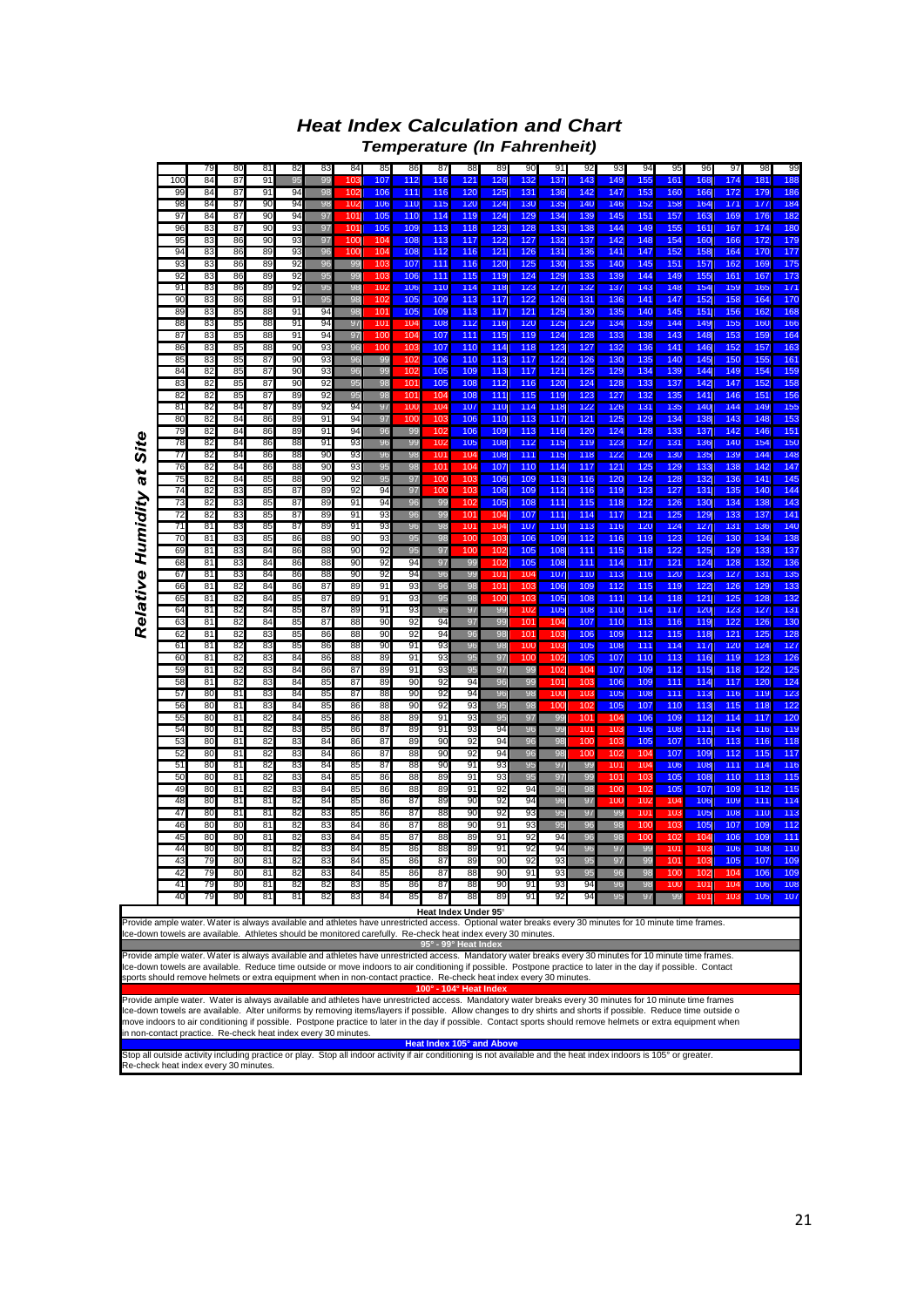The Following are recommended guidelines for YAA's and Atoka Parks and Recreation activities.

- Approximately thirty (30) minutes prior to the start of activity, temperature and heat index reading should be taken at the activity site using a reliable weather reporting source such as [www.weather.com](http://www.weather.com/) or a comparable source.
- Practices and games should be held early in the norming and/or in the evening to avoid times when environmental conditions are generally more severe.
- An unlimited supply of water shall be available to participants during practices.
- Coaches should be made be made aware of the water source location at each facility prior to activities.
- YAA coaches and board members shall make certain participants are aware water is always available, and they will be given permission anytime he/she asks for water.
- Hydration and fluid replacement is a daily process. Participants and parents should be informed to hydrate themselves before, during, and after any activity. Participants and parents should also be informed that meals should include an appropriate amount of fluid intake in addition to a healthy diet. Teach participants about the dangerous heat illness signs and symptoms and how to monitor each.
- Give adequate rest periods. Remove appropriate equipment or clothing when possible. Exposed skin cools more efficiently. Remind participants to wear clothing that is light in weight and color.
- Gradually acclimatize participants to the heat.
- Research indicates 80% acclimatization may be achieved in seven to ten (7-10) days, but could take up to fourteen (14) days. In some cases, it may take several weeks to become fully acclimated.
- The length and intensity of activity should be adjusted according to the Heat Index until acclimatization occurs.
- Participants that coaches need to carefully monitor include:
	- o Participants who have recently had a flu illness (e.g. intestinal viruses).
	- o Participants who are overweight or have weight control problems.
	- o Participants whose parents have informed coaches that they are taking over-thecounter and/or prescription medication/supplements.
	- o Participants who have done absolutely no exercise at all or participants who you know little about.

#### **4. Cold Weather Recommendations**

- The wind chill factor should be used to determine the severity of the cold temperatures, NOT just the temperature alone.
- Warm-up and properly stretch participants until immediately before the activities.
- Participants and parents should be informed.
- Clothing should be selected for comfort.
- Do not overdress.
- Multiple layers provide good insulation.